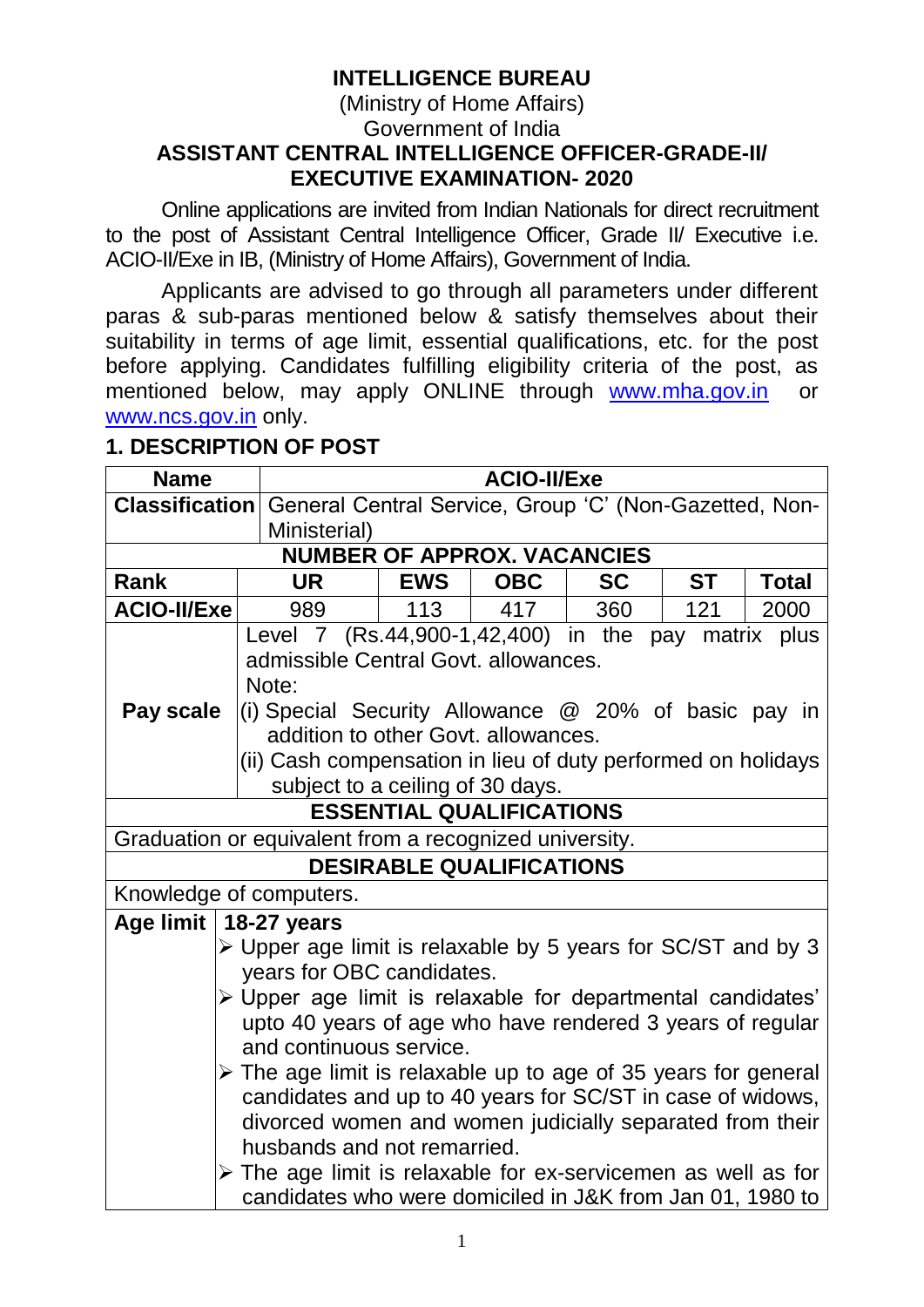| Dec 31, 1989 as well as the children & dependents of                     |
|--------------------------------------------------------------------------|
| victims of communal riots of 2002 in Gujarat as per the                  |
| Govt. instructions in this regard issued by the Central                  |
| Government from time to time.                                            |
| $\triangleright$ The age limit is relaxable up to maximum 5 years to the |
| meritorious sportspersons specified in Para 1 (a) of                     |
| DoP&AR O.M. No. 14015/1/76-Estt.(D), dtd 4.8.1980. The                   |
| candidate claiming age relaxation in this category must                  |
| have the desired certificate in the form & from the authority            |
| prescribed in OM under reference. (As per Appendix-3 at                  |
| the end of advertisement)                                                |

### **NOTE**:

- **a)** The above-mentioned post is not identified suitable for any category of Persons with disabilities/PWD i.e. HH, OH, VH or Autism. Hence, they **NEED NOT** apply.
- **b)** The number of vacancies is provisional and liable to change.
- **c)** Appointment to the post will be temporary. However, appointment in permanent capacity will depend on various factors governing permanent appointment in such post in force at that time.
- **d)** Successful completion of mandatory induction training is a prerequisite for confirmation to the post.
- **e)** The eligibility of the candidates in terms of age, educational qualification, caste/category etc. will be determined on the closing date. The candidates must possess essential qualification for the post applied for, on or before the closing date, i.e., the final result must be out on or before the closing date, **i.e. 09.01.2021 (till 2359 hours)** and he/she must have been declared successful in it.
- **f)** The reservation of vacancies for OBC, SC, ST, EWS & Ex-Servicemen/ESM is as per rules/roster. If suitable ESM candidates are not available, vacancies reserved for ESM will be filled by non-ESM candidates of respective categories.
- **g)** ESM who have already secured employment in civil side under Central Govt in Group 'C' posts on regular basis after availing of the benefits of reservation given to ESM for their re-employment are not eligible for fee concession or for claiming benefits of reservation under ESM category. However, they are eligible for age relaxation.
- **h)** Serving defence personnel who are due for discharge are required to obtain a certificate as per Appendix-4 at the end of advertisement. Besides, all ESM candidates are required to submit an undertaking, as & when asked for, as per Appendix-5 at the end of advertisement.
- **i)** While every care has been taken for inclusion of GoI instructions in vogue, IB reserves the right to rectify omissions, if any, noticed subsequently.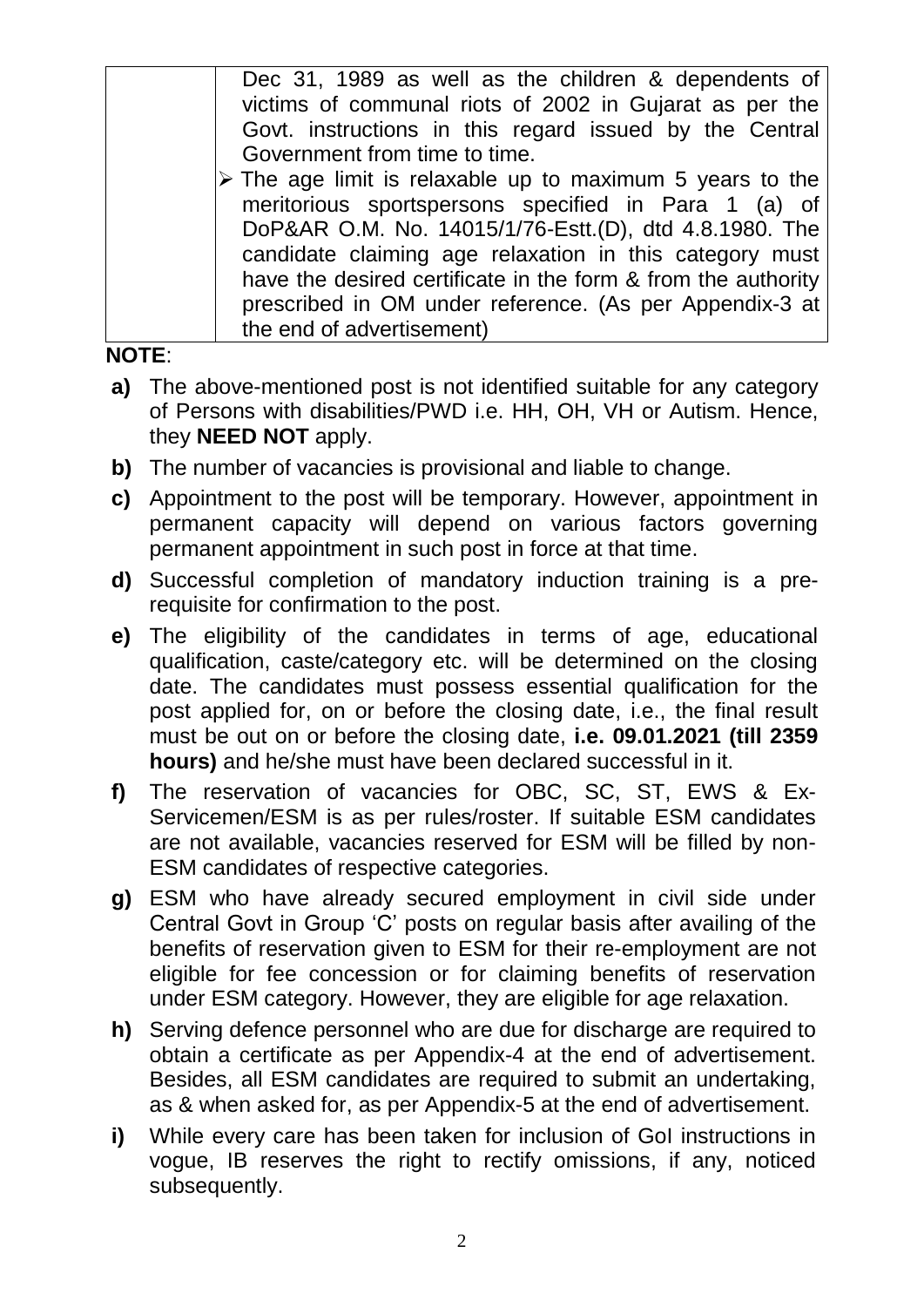**2. SERVICE LIABILITY**: The post involves All India Service liability. **Therefore, the candidates willing to serve anywhere in India only need to apply.**

**3. CENTRE/CITY OF EXAMINATION**: The candidate has to indicate three (3) options/choices as examination centre for online/Tier-I exam from the following (list to be read vertically):

| <b>ANDHRA PRADESH</b><br>Rajkot |                          | <b>Bhopal</b>      | Ajmer                |
|---------------------------------|--------------------------|--------------------|----------------------|
| Guntur                          | Gwalior<br>Surat         |                    | <b>Bikaner</b>       |
| Kakinada                        | Vadodara                 | Indore             | Jaipur               |
| Kurnool                         | <b>HARYANA</b>           | Jabalpur           | Jodhpur              |
| Nellore                         | Ambala                   | Ujjain             | Udaipur              |
| Rajahmundry                     | Yamuna Nagar             | <b>MAHARASHTRA</b> | <b>TAMIL NADU</b>    |
| Tirupathi                       | <b>HIMACHAL PRADESH</b>  | Amravati           | Chennai              |
| Vijayawada                      | Hamirpur                 | Aurangabad         | Coimbatore           |
| Visakhapatnam                   | Shimla                   | Mumbai             | Madurai              |
| Vizianagaram                    | <b>JAMMU AND KASHMIR</b> | Nagpur             | Tiruchirappalli      |
| <b>ARUNACHAL PRADESH</b>        | Jammu                    | Nanded             | <b>TELANGANA</b>     |
| Itanagar                        | <b>JHARKHAND</b>         | Nashik             | Hyderabad            |
| Naharlagun                      | <b>Bokaro Steel City</b> | Pune               | Karimnagar           |
| <b>ASSAM</b>                    | Dhanbad                  | <b>MANIPUR</b>     | Warangal             |
| Dibrugarh                       | Hazaribagh               | Imphal             | <b>TRIPURA</b>       |
| Guwahati                        | Jamshedpur               | <b>MEGHALAYA</b>   | Agartala             |
| Jorhat                          | Ranchi                   | Shillong           | <b>UTTAR PRADESH</b> |
| Silchar                         | <b>KARNATAKA</b>         | <b>MIZORAM</b>     | Agra                 |
| Tezpur                          | Belagavi(Belgaum)        | Aizawl             | Aligarh              |
| <b>BIHAR</b>                    | Bengaluru                | <b>NAGALAND</b>    | <b>Bareilly</b>      |
| Bhagalpur                       | Hubballi(Hubli)          | Kohima             | Gorakhpur            |
| Muzaffarpur                     | Kalaburagi(Gulbarga)     | <b>ODISHA</b>      | Jhansi               |
| Patna                           | Mangaluru(Mangalore)     | <b>Balasore</b>    | Kanpur               |
| Purnea                          | Mysuru(Mysore)           | Berhampur-Ganjam   | Lucknow              |
| <b>CHANDIGARH</b>               | Shivamogga(Shimoga)      | <b>Bhubaneswar</b> | Meerut               |
| Chandigarh                      | <b>Udupi</b>             | Cuttack            | Prayagraj            |
| <b>CHHATTISGARH</b>             | <b>KERALA</b>            | Dhenkanal          | Varanasi             |
| <b>Bhilai Nagar</b>             | Ernakulam                | Rourkela           | <b>UTTARAKHAND</b>   |
| Bilaspur                        | Kannur                   | Sambalpur          | Dehradun             |
| Raipur                          | Kollam                   | <b>PUNJAB</b>      | Haldwani             |
| <b>DELHI NCR</b>                | Kottayam                 | Amritsar           | Roorkee              |
| Delhi NCR                       | Kozhikode                | <b>Bhatinda</b>    | <b>WEST BENGAL</b>   |
| <b>GUJARAT</b>                  | Thiruvananthapuram       | Jalandhar          | Asansol              |
| Ahmedabad                       | <b>Thrissur</b>          | Ludhiana           | Hooghly              |
| Anand                           | <b>LADAKH</b>            | Mohali             | Kalyani              |
| Gandhinagar                     | Leh                      | Patiala            | Kolkata              |
| Mehsana                         | <b>MADHYA PRADESH</b>    | <b>RAJASTHAN</b>   | Siliguri             |

# **NOTE**

**a)**While filling in the online application form, the applicant should carefully decide about his/her choice of city of examination.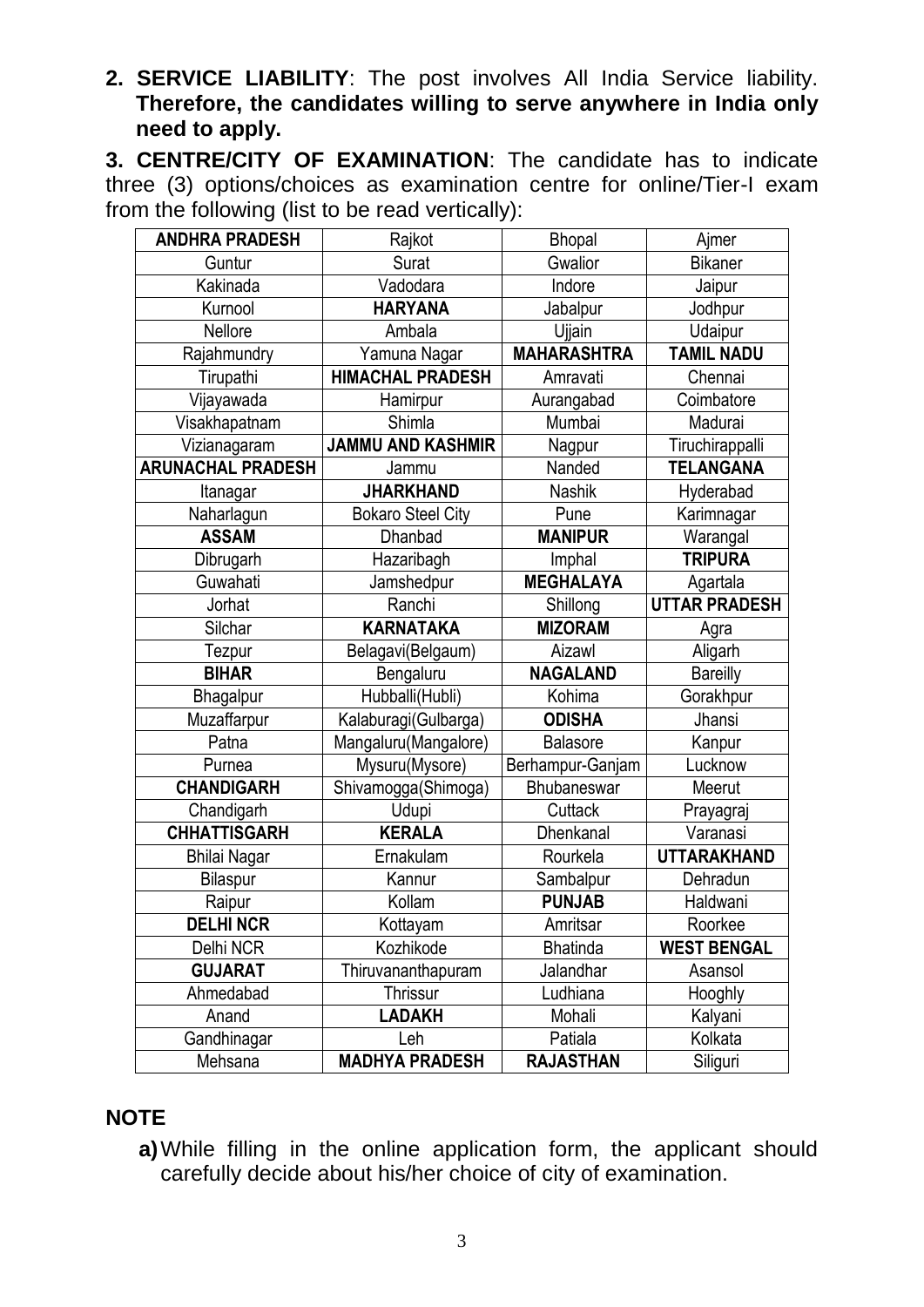- **b)**Candidate could be accommodated in any one of the three examination cities opted by him/her.
- **c)**Examination city, once opted, will **NOT** be changed under any circumstances.
- **d)**In case of oversubscription/under subscription at a particular city, the candidates may be shifted to a nearby city.

# 4. **SCHEME OF EXAMINATION:**

| <b>DESCRIPTION OF EXAMINATION</b> |                                                                                                                                                                                                                                                                                                                                                                                         |        | <b>MARKS</b> |
|-----------------------------------|-----------------------------------------------------------------------------------------------------------------------------------------------------------------------------------------------------------------------------------------------------------------------------------------------------------------------------------------------------------------------------------------|--------|--------------|
| Written<br><b>Examination</b>     | Tier-I exam (only online mode): 100<br>Objective type MCQs, divided into 5<br>parts containing 20 questions of 1<br>marks each on:<br>a. General awareness,<br><b>b.</b> Quantitative aptitude,<br>c. Numerical/analytical/logical ability<br>& reasoning,<br><b>d.</b> English language &<br>e. General studies.<br>[Negative marking of $\frac{1}{4}$ mark for<br>each wrong answer.] | 1 hour | 100          |
|                                   | Tier-2: Descriptive type paper of 50<br>marks: Essay (30 marks) & English<br>comprehension & précis writing (20<br>marks).                                                                                                                                                                                                                                                              | 1 hour | 50           |
| <b>Interview</b>                  | Tier-III/Interview                                                                                                                                                                                                                                                                                                                                                                      |        | 100          |

Note:Candidates appearing in interviews may be subject to Psychometric/Aptitude Test which will be a part of interview.

# **5. SELECTION OF CANDIDATES**:

- **a)**The candidate has to appear in Tier-I at one of the 3 centre allotted to him/her out of his choice of three cities. There will be negative marking of ¼ mark for each wrong answer. No marks would be awarded for an un-attempted question. The questions marked as 'Mark for Review' by the candidates will not be considered for evaluation.
- **b**)In order to achieve qualitative selection & recruit the best available talent, there would be cut-off marks (out of 100) in Tier-I exam as under:

UR-35, OBC/EWS-34 & SC/ST-33 (all Ex-servicemen would be treated in their own category viz., UR/EWS/OBC/SC/ST)

**c)**On the basis of their performance & normalization of marks in Tier-I exam, candidates would be shortlisted for Tier-II exam at 10 times the number of vacancies, subject to the candidate scoring the minimum cut-off.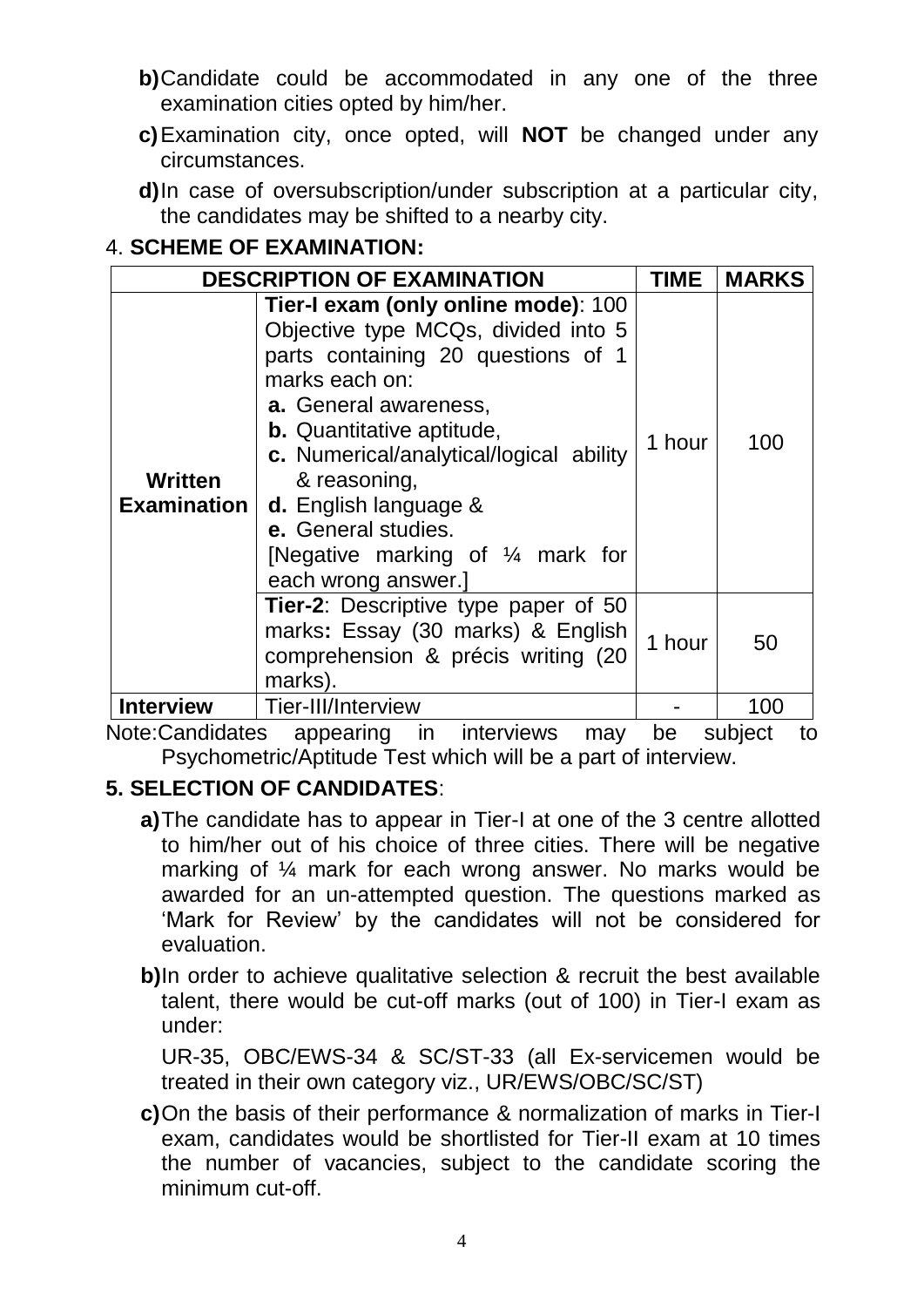**d)**On the basis of their combined performance in Tier-I and Tier-II, the candidates would be shortlisted for the Tier-III/Interview @ 5 times the number of vacancies subject to the condition that the candidate secures minimum 33% marks (17 out of 50) in Tier-II exam.

Note: Cut-off for Tier-I & Tier-II exam in different categories may go higher depending upon the marks obtained by candidates and number of vacancies.

- **e)**Based on the combined performance in Tier-I, Tier-II and Tier-III/Interview, the candidates would be shortlisted for final selection subject to their Character and Antecedent verification followed by medical examination, etc.
- **f)** The date, time & centre of Tier-II & Tier-III/Interview would be intimated to the successful candidates by E-mail given by them in online application.
- **g)**Tier-II & Tier-III/Interview may not be conducted at all centres mentioned in Para 4 above. The department reserves the right to conduct Tier-II & Tier-III/Interview at a centre by clubbing the candidates of nearby centres.
- **h)**The candidates would be required to adhere to the instructions contained in admit card/call letter of Tier-I, Tier-II & Tier-III/Interview relating to entry/exit, conduct inside the venue, frisking, etc failing which their candidature would be cancelled.
- **6. Resolution of tie cases:** In the event of tie in combined scores of candidates in the Tier-I, Tier-II and Tier-III, such cases will be resolved by applying following criteria, one after another, till the tie is resolved:
	- **a)** Marks in Tier-III
	- **b)** Marks in Tier-II
	- **c)** Normalized Marks in Tier-I
	- **d)** Date of birth, with older candidates placed higher.
	- **e)** Alphabetical order of names (starting with first name)

# **7. HOW TO APPLY**:

- **a)** Applications should be submitted only through ONLINE registration by logging on to the website [www.mha.gov.in](http://www.mha.gov.in/) or www.ncs.gov.in. Applications will **NOT** be accepted through any other mode.
- **b)** Candidates **can apply for the post provided they fulfill the prescribed eligibility conditions.**
- **c)** The application portal will be operational from 19.12.2020 to 09.01.2021 (till 2359 hours). Registration done, prior to 19.12.2020 and after 09.01.2021, will not be accepted.
- **d)** Wrong information in any column may lead to the application getting rejected altogether.
- **e)** Candidates are advised to register well in time, since the application portal witnesses a surge in number of applications during the run up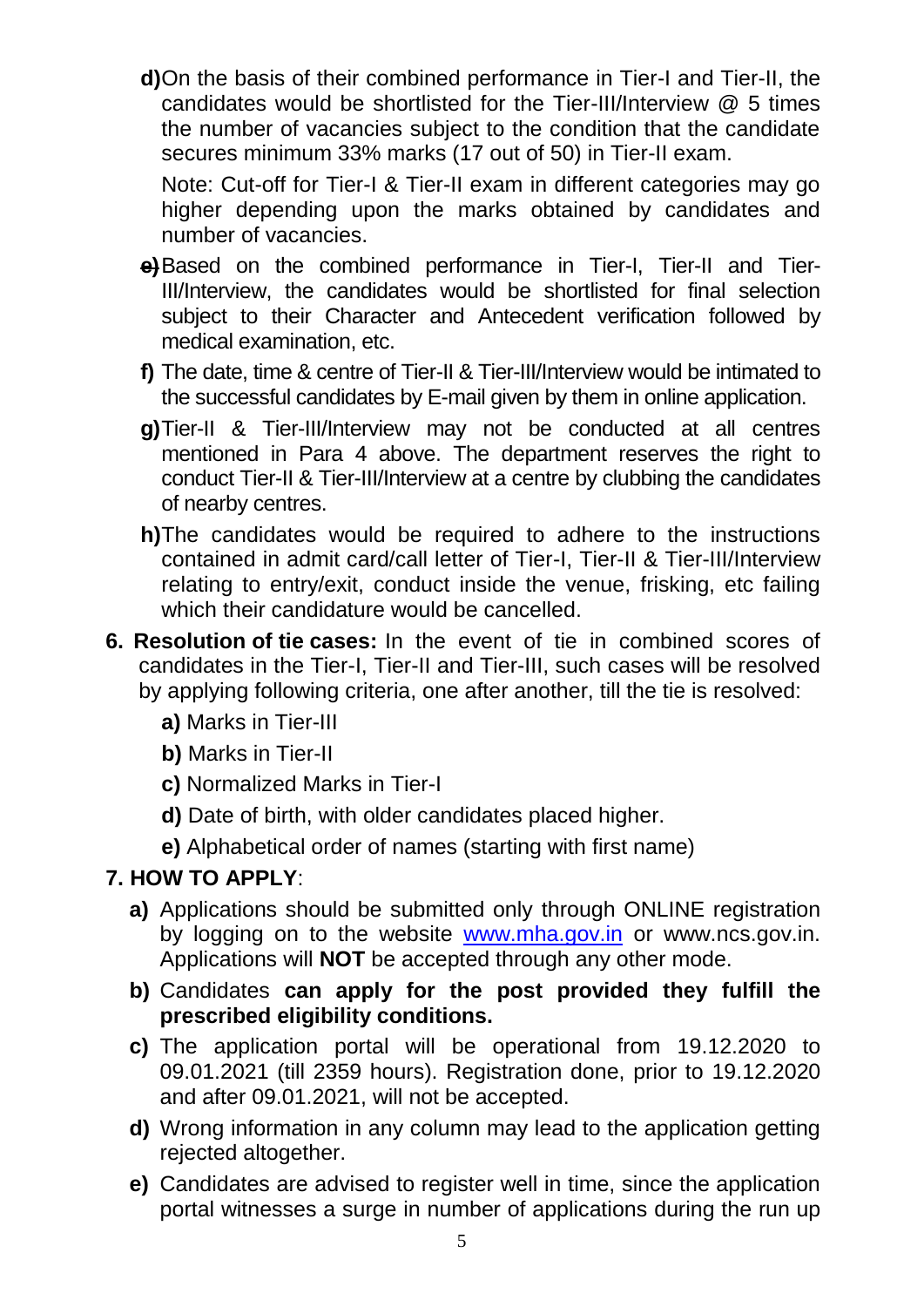to the closing date. The closing date for receipt of online application will not be extended under any circumstances.

|              | <b>Steps to Apply:</b>                                                                                                                                                                                                     |
|--------------|----------------------------------------------------------------------------------------------------------------------------------------------------------------------------------------------------------------------------|
| $\mathbf{I}$ | Candidates should have a valid personal e-mail ID & mobile number. It should be kept active during the entire                                                                                                              |
|              | recruitment process. Application sequence number, password & all other important communication/alerts will                                                                                                                 |
|              | be sent on the same registered e-mail ID (please ensure that email sent to this mailbox is not redirected to your                                                                                                          |
|              | junk/spam folder).                                                                                                                                                                                                         |
| 11           | Candidates should take utmost care to furnish the correct details while filling in the on-line application form.                                                                                                           |
|              | YOU CAN EDIT THE INFORMATION BEFORE SUBMISSION OF STEP-I and STEP-II. Once the form is                                                                                                                                     |
|              | submitted, it can't be edited.                                                                                                                                                                                             |
| $\mathbb{H}$ | The step by step process for submitting the application form is given below:                                                                                                                                               |
|              | Step-I: Registration of Personal & Contact details. Login Id and password will be sent to you through                                                                                                                      |
|              | e-mail on registered e-Mail Id.                                                                                                                                                                                            |
|              | Step-II: Re-login and select the category and fill up the Personal Details, Qualification Details, Upload                                                                                                                  |
|              | photo & signature and submit examination fees, (if applicable) and "Recruitment Processing Charges                                                                                                                         |
|              | (to be paid by all the candidates, irrespective of category, online via SBI MOPS through net                                                                                                                               |
|              | banking/debit cards/credit cards/UPI/challan.                                                                                                                                                                              |
|              | IV Application once submitted cannot be withdrawn and fee once paid will not be refunded in any case, neither                                                                                                              |
|              | shall be held reserved for any other recruitment nor selection process in future.                                                                                                                                          |
|              | <b>STEP-I Registration</b>                                                                                                                                                                                                 |
| а.           | Candidates agreeing the terms & conditions may apply by clicking 'I Agree' Checkbox given below and                                                                                                                        |
|              | pressing the 'Start' button.                                                                                                                                                                                               |
| b.           | The candidate should fill up all the desired information i.e. Personal Details, Contact Details, etc. correctly.                                                                                                           |
| C.           | On completion of Step-I registration, a message will be received in candidate's registered email id conveying                                                                                                              |
|              | his/her login ID (Application Sequence Number) & password.                                                                                                                                                                 |
| d.           | The candidate has to log-out and log in again (for Step - II) in order to fill up other details in application form.                                                                                                       |
|              | <b>STEP-II Completion of Application form</b>                                                                                                                                                                              |
| е.           | After registration, candidate has to login and complete other details in application form like Personal Details,                                                                                                           |
| f.           | Qualification Details, and Declaration etc.                                                                                                                                                                                |
|              | Instructions regarding scanning of Photograph and Signature: Candidates should upload the scanned (digital)<br>image of their photograph and signature as per the process given below. The applicant should note that only |
|              | jpg/jpeg format is acceptable:                                                                                                                                                                                             |
|              | i. Photograph Image:                                                                                                                                                                                                       |
|              | • Coloured photo of size 35mm (width) x 45mm (height) not older than 12 weeks. Black & while photo will not                                                                                                                |
|              | be accepted.                                                                                                                                                                                                               |
|              | • Light background. Light grey/white is suggested. No patterns.                                                                                                                                                            |
|              | • The face should cover 70-80% of the photo. The applicant should look straight at the camera with a normal                                                                                                                |
|              | expression.                                                                                                                                                                                                                |
|              | • Avoid uniforms of colours matching the background.                                                                                                                                                                       |
|              |                                                                                                                                                                                                                            |
|              |                                                                                                                                                                                                                            |
|              | • If the applicant wears optical glasses, then his/her eyes should be fully visible.                                                                                                                                       |
|              | • The size of the scanned image should be between 50-100kb in jpg/jpeg format only.                                                                                                                                        |
|              | ii. Signature image:                                                                                                                                                                                                       |
|              | • The applicant has to sign on white paper with Black ink pen.                                                                                                                                                             |
|              | • The signature must be signed only by the applicant and not by any other person.                                                                                                                                          |
|              | • Please scan the signature area only and not the entire page.                                                                                                                                                             |
|              | • Size of file should be between 50-100kb in jpg/jpeg format only.                                                                                                                                                         |
| g.           | Once the application is submitted, candidates will be automatically redirected to SBI gateway to deposit the                                                                                                               |
|              | examination fee of INR 100 (if applicable) and Recruitment Processing Charges of INR 500 (plus Bank                                                                                                                        |
|              | charges, if applicable), to be paid by all candidates, through Debit Card/Credit Card/Net Banking/UPI /challan                                                                                                             |
| h.           | etc. Candidate may generate payment acknowledgement slip for future reference.<br>Guidelines for remittance of fee are as under:                                                                                           |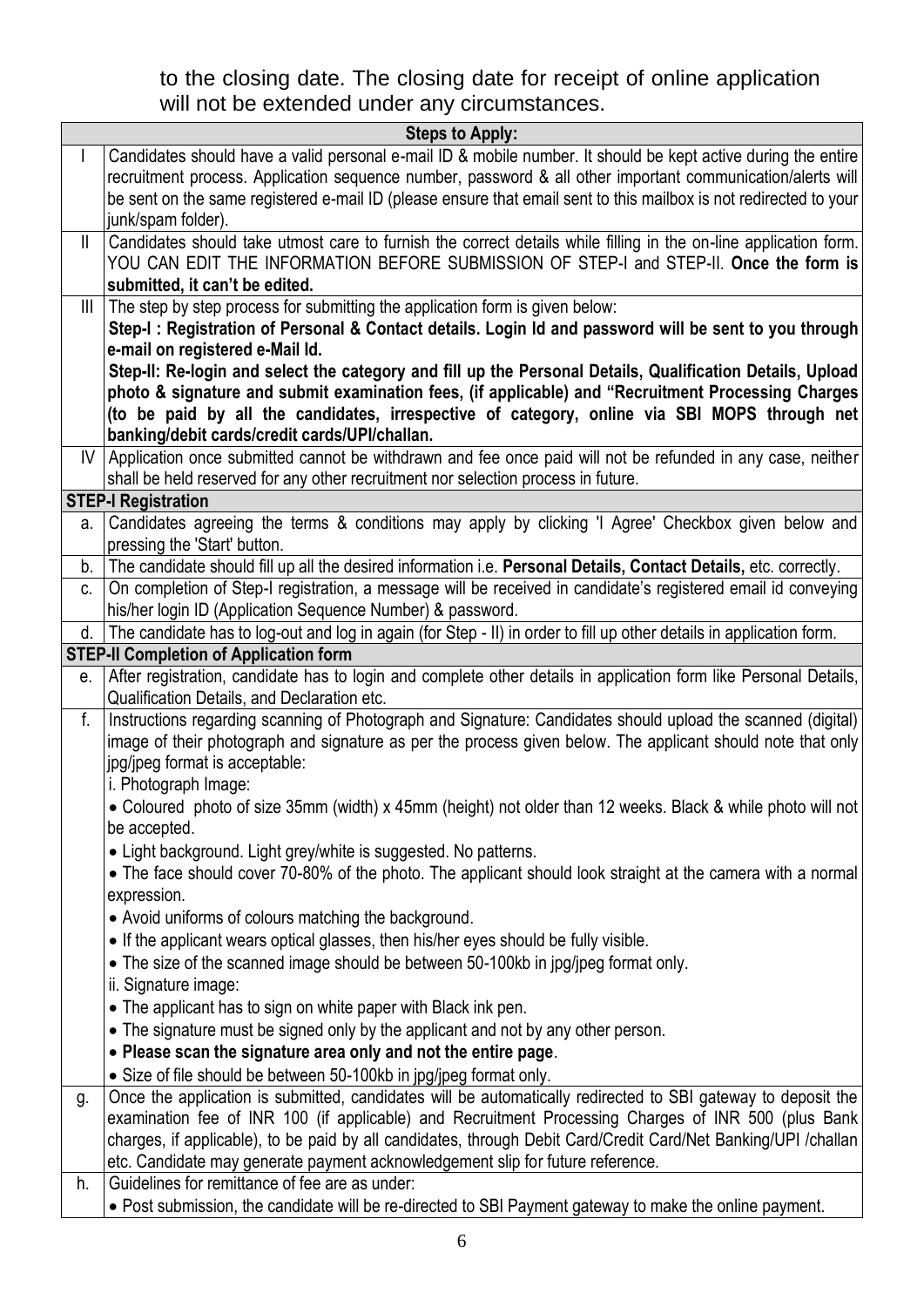|  | • Kindly verify the details and make the payment for application fees via different payment modes.                |
|--|-------------------------------------------------------------------------------------------------------------------|
|  | . Post successful online payment, candidate will be redirected to his/her application form.                       |
|  | For the purpose of all future references, the candidates are advised to keep a printout of their application form |
|  | after successful submission.                                                                                      |
|  | For technical queries/clarifications relating to the filling up of ONLINE APPLICATION, please feel free           |
|  | to contact the helpdesk at Email: helpdesk.bharti@nic.in or Phone No:02261087529 [1000 hrs to 1800]               |
|  | hrs / Monday to Saturday]                                                                                         |

- **f)** Candidates are advised to submit only one application. Submission of other/multiple applications may result in cancellation of his/her applications altogether.
- **g)** Before submitting the online application, the candidates MUST preview the application to ensure that they have provided correct information, particularly the email id & uploaded correct photograph & signature. It must also be ensured that the photograph & signature are visible & not hazy/blurred, otherwise the photograph & signature should be uploaded again or the page should be reloaded or refreshed. The online application should be submitted only after ensuring that the information/photograph/signature is correct.
- **h)** Once the registration is over, the candidate would be provided an 'Application Sequence Number/ASN', at their registered mobile number & email ID, which may be noted for subsequent login for filling up remaining part of registration and also for use in future. Candidates may also check their junk/spam folder for the email regarding ASN.
- **i)** Candidates are required to possess a valid e-mail ID and provide during the registration process. The admit cards/call letters for the Tier-I, Tier-II & Tier-III exam & other relevant information would be sent to the candidate on this e-mail ID only.
- **j)** The registration becomes complete only after the photograph & signature are uploaded by the candidate
- **k)** Candidates are advised to ensure that e-mail addresses ending with @ nic.in are directed to their inbox and not to spam folder or any other folder. They may also check the spam folder for mails sent from the helpdesk e-mail i.e [helpdesk.bharti@nic.in](mailto:helpdesk.bharti@nic.in) from time to time.
- **l)** The candidates should possess a facility to take printout of the Challan Form.
- **m)** The candidates must also furnish one mobile number for receiving SMS alerts related to the exam.
- **n)** This office will not be responsible for bouncing of any e-mail or malfunctioning/change of the mobile phone number of the candidate
- **o)** Candidates are also advised in their own interest to keep checking their email (inbox as well as spam folder) and the website of MHA from time to time for updates related to the recruitment process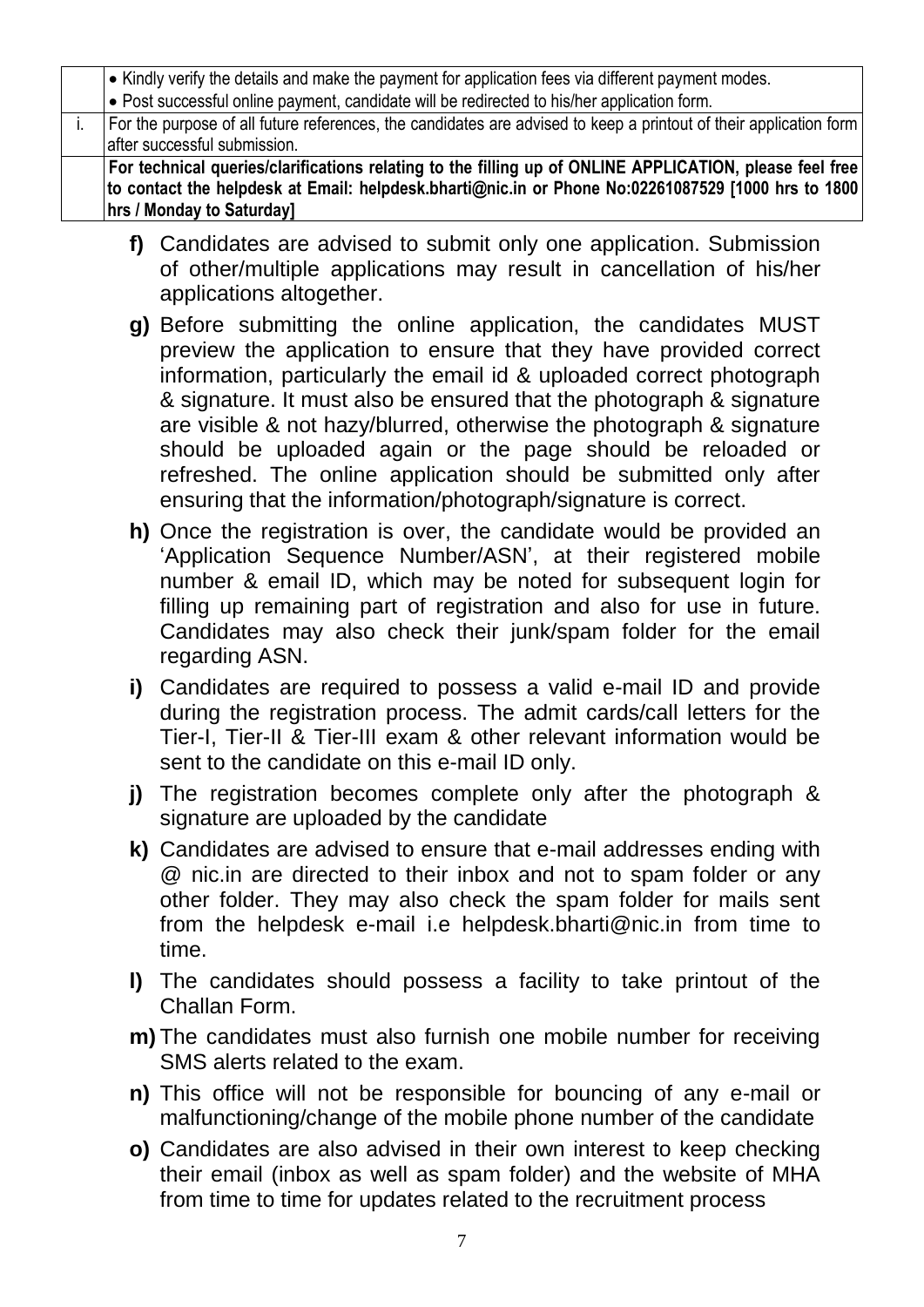- **p)** Applicants are NOT required to submit hard copy of their application forms.
- **q)** Candidates are requested to make sufficient number of passport size coloured photographs (identical to the one uploaded) and carry identity proof in original such as Voter Card, Driving License, Aadhar Card, PAN Card, Identity Card issued by University/College etc. to the examination centre, failing which they shall not be allowed to appear for the examination. The photographs would be required at subsequent stages of recruitment process and pasting/providing a photograph different from the one uploaded may result in cancellation of candidature.
- **r)** Candidates may ensure that the signature uploaded by them are visible since they (candidates) would be required to append signature on admit cards and attendance sheets during subsequent stages of examination and any variation in signature could render them unfit for the examination.

# **8. EXAMINATION FEE**:

It is in 02 components: Examination Fee: Rs. 100/- & Recruitment Processing Charges: Rs.500/- which is required to be paid as under:

| Category                                          | Fee to be paid                                              |  |  |  |
|---------------------------------------------------|-------------------------------------------------------------|--|--|--|
| General, EWS and Charges<br><b>OBC</b> categories | Male candidates of Examination Fee + Recruitment Processing |  |  |  |
| female candidates<br>& all ExSM*                  | All SC/ST, all Recruitment Processing Charges only          |  |  |  |

\*Ex-servicemen who have already secured employment in civil side under Central Govt in Group 'C' post on regular basis after availing benefits of reservation given to them are required to pay the examination fee, i.e. Rs. 100/- also along with recruitment processing charges of Rs. 500/-.

Note: Banking charges, if applicable, will be borne by the candidate.

# **MODE OF PAYMENT (ONLINE/ OFFLINE MODE):**

- **a)** The application form is integrated with the payment gateway & the payment process can be completed by following the instructions.
- **b)** Payment can be made through Debit Cards (RuPay/Visa/ MasterCard/Maestro), Credit Cards, Internet Banking, UPI, SBI challan etc.
- **c)** After submitting your payment online, PLEASE WAIT FOR THE INTIMATION FROM THE SERVER. **DO NOT PRESS BACK OR REFRESH BUTTON IN ORDER TO AVOID DOUBLE CHARGE**.
- **d)** To ensure the security of your data, please close the browser window once your transaction is complete.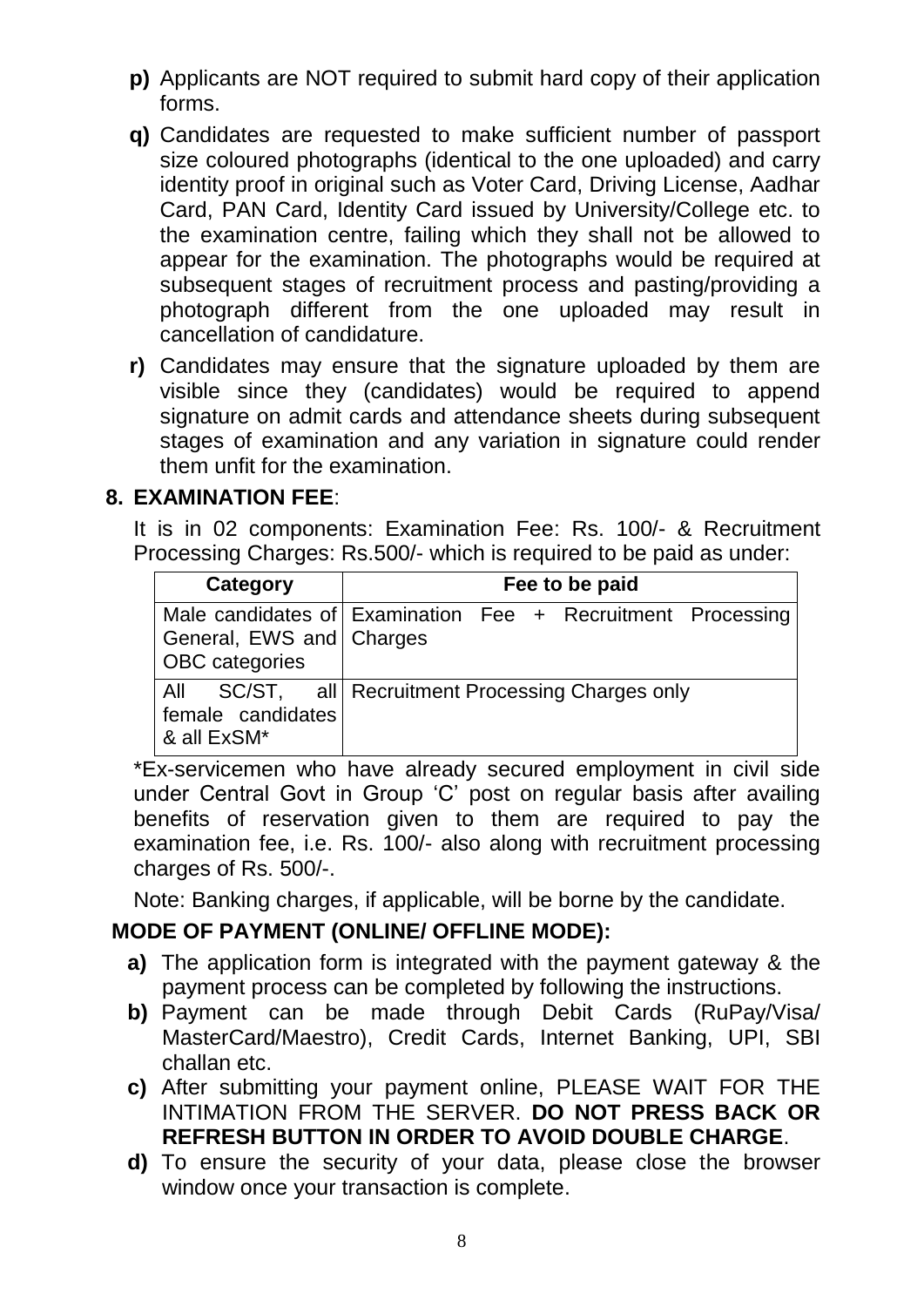- **e)** There is facility to print application form containing fee details after payment of fees.
- **f)** Fee once paid shall not be refunded under any circumstances.
- **g)** Online payments can be made only till the last date of submission of online application form.
- **h)** Payments through SBI challan generated on the last day of closure of online application forms can be submitted in the bank till 12.01.2021(during banking hours only)

# **9. CLOSING DATE**: **09.01.2021 (till 2359 hours).**

# **10. GENERAL INSTRUCTIONS**:

- **a)** The crucial date for determining the age limit, educational qualifications, certificates/testimonials, etc., shall be the closing date for receipt of applications from the candidates.
- **b)** Caste certificates would be accepted as per the govt's instructions in vogue.
- **c)** The date of birth as well as the name of the applicant will invariably be taken from the matriculation certificate issued by a recognized board. No other proof of date of birth and name shall be accepted.
- **d)** Certificates in support of qualifications must have been obtained on or before the closing date from recognized Institution/University/Board.
- **e)** Those candidates, who are yet to get their degree, if called for interview, would be required to submit a proof of possessing the essential qualification on or before the closing date. Such proof would not be entertained if issued after the closing date on ground of late conduct of examination, delay in declaration of result or any other ground whatsoever.
- **f)** Candidate must ensure before applying for the post that he/she is eligible for the post in terms of age, educational qualification, category etc. as laid down in this advertisement. If the information furnished by the candidate at the time of applying for the post is found to be incorrect at a later date, the candidate himself/herself will be solely responsible and his/her service is liable to be terminated at any time during his/her service.
- **g)** The admission of a candidate at various stages of examination (Tier-I, Tier-II and Tier-III) will be purely provisional, subject to his/her satisfying the prescribed eligibility conditions. If on verification at any time before or after Tier-I or Tier-II or Tier-III, it is found that a candidate does not fulfil any of the eligibility conditions or has provided any false information or submitted any fake documents, his/her candidature for the said examination shall be cancelled at any stage of the recruitment process and thereafter.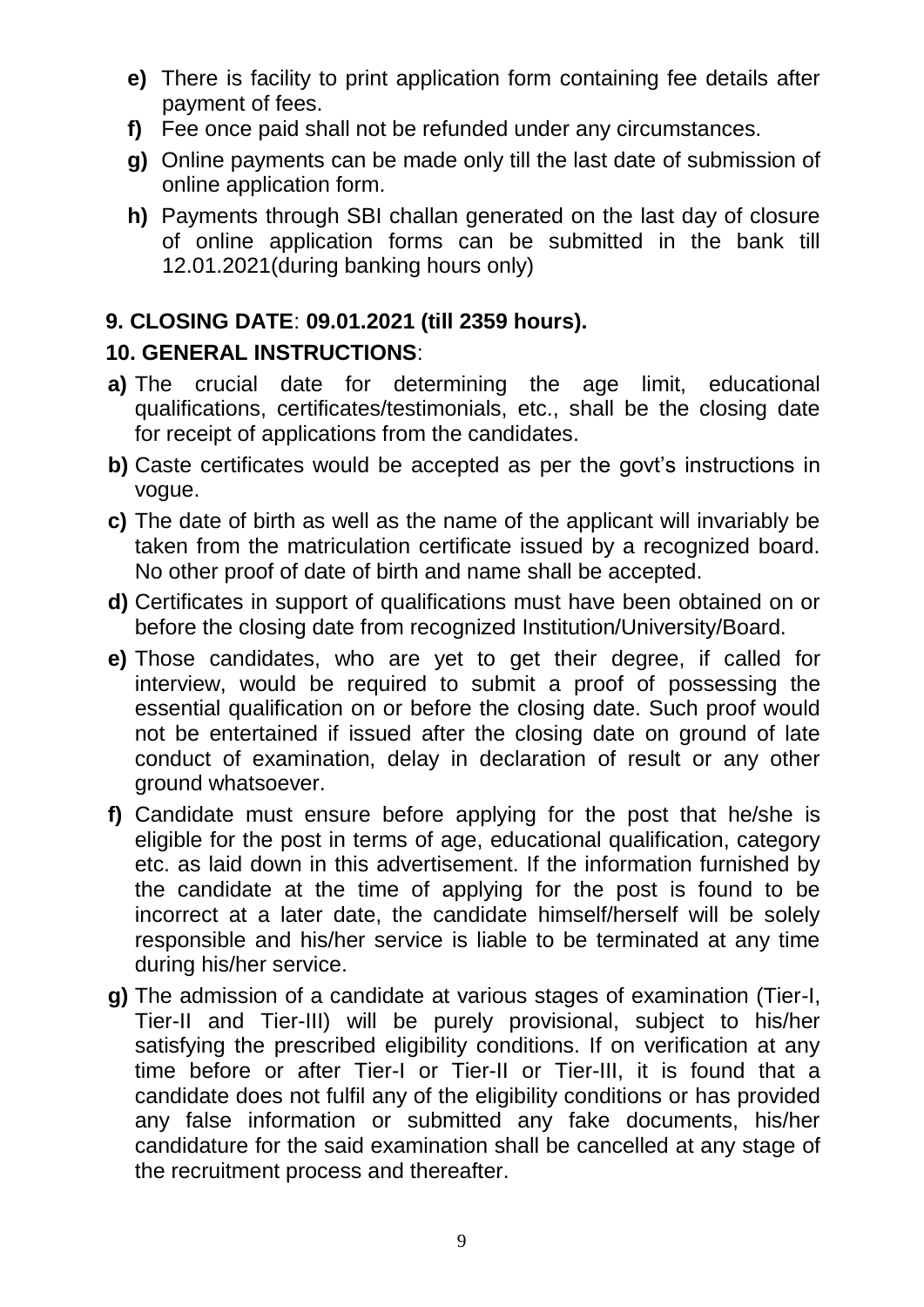- **h)** Candidates are advised to furnish correct information regarding their age, educational qualification, and caste/category (i.e. SC/ST/OBC) in the application form. None of the copies of the certificates of age, educational qualifications, and caste/category etc. (attested or otherwise) is required to be attached with the application form at initial stage. However, if the candidate qualifies in the Tier-I & Tier-II examination, the same would be required to be produced by him/her as and when it is asked for.
- **i)** SC/ST/OBC candidates may fill up their respective category in the application form carefully. It is made clear that category once mentioned in the form shall NOT be changed in any circumstances.
- **j)** Candidates seeking reservation benefits under SC/ST/OBC/EWS/ ExSM or any other relaxation as per the provisions of this Notice, must ensure that they are entitled to such reservation/relaxation. They should also possess the relevant certificates in the format prescribed by Government of India (as per the appendixes given at the end of this advertisement) in support of their claim as and when asked for.
- **k)** Candidates claiming benefit of OBC Category should ensure that they belong to OBC Category as per the notification of the Central Govt. meant for appointment to the post under the Govt. of India (& not as per the notification of the State Government) and DO NOT belong to the creamy layer. OBC candidates belonging to Creamy layer/CL must apply as UR candidates. If any candidate qualifies in the Online/Tier-I examination, he/she will have to produce the OBC certificate along with the undertaking in the proforma given at Appendix-1 as and when asked for. The certificate in any other proforma will not be accepted in any case. In case the candidate fails to submit the certificate in the proforma (Appendix-1) from the Competent Authority, his/her candidature for the post will be summarily rejected & no correspondence will be entertained in this regard.
- **l)** For OBC central list candidates may refer to NCBC website.
- **m)**Any request for change in category will NOT be entertained in future and the candidature of such candidate shall be cancelled.
- **n)** Candidates will be required to produce the original certificates/testimonials when called for Tier-III/Interview.
- **o)** Candidates already in Government service or working with PSUs/Autonomous Bodies should inform their Employer or obtain necessary permission, as the case may be, before applying for the said post. No Objection Certificate (NOC) from the Employer is required to be furnished at the time of Interview, if called for. However, candidates working in PSUs, Autonomous/Statuary bodies etc. are not eligible for age relaxation.
- **p)** Candidates who have appeared in the graduation or other equivalent examination and whose results have not been declared by the closing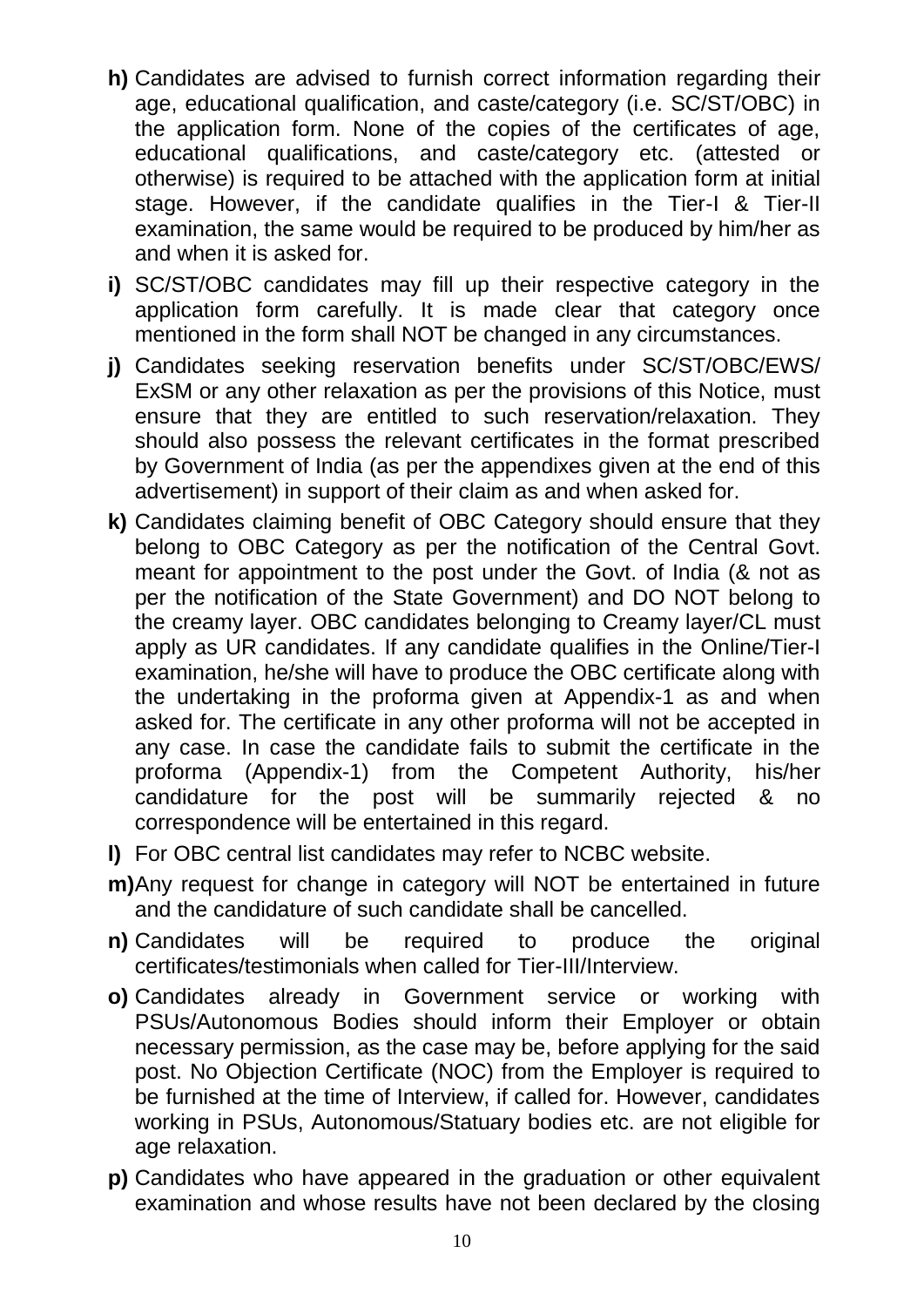date are not eligible and as such they NEED NOT apply. The candidature of such candidates will NOT be entertained.

- **q)** Any correspondence with reference to the admission to the test will NOT be entertained.
- **r)** No TA or other expenses will be admissible to the candidates for appearing in the examination/interview except to unemployed SC/ST candidates who will be reimbursed the fares as admissible under the Rules. No cash payment will be made at the time of test or interview.
- **s)** Mobile Phones and other electronic gadgets are banned within the premises of the examination centres. The arrangement for safe keeping of valuable/costly items at the venues cannot be assured. Possession of such equipments, even in switch off mode, during the exam will be considered as use of unfair means. Candidature of such candidates will be cancelled. Besides, they will be liable for further action as may be decided by this office.
- **t)** Candidates should verify the particulars filled in the application form carefully before submitting the same. After submission, NO change in any parameters will be allowed.
- **u)** Candidates are advised to keep ready the following documents in original along with their attested copies soon after the declaration of the result of Tier-II examination:
	- **i)** Matric/Secondary School certificate or equivalent showing name and date of birth,
	- ii) Intermediate/Higher Secondary (12<sup>th</sup>) certificate or equivalent, if acquired,
	- **iii)** Degree/Post graduation or Provisional degree and mark sheet of graduation/post-graduation from a recognized university,
	- **iv)** OBC certificate, if applicable, from competent authority in prescribed proforma, as explained in para 10 (k) above,
	- **v)** EWS certificate, if applicable,
	- **vi)** SC/ST certificate, if applicable,
	- **vii)** NOC from the present employer, if applicable,
	- **viii)** Sufficient number of photographs, identical to the one uploaded,
	- **ix)** Certificate/document issued from the competent authority in support of age relaxation, if applicable. (NOC/Ex-servicemen discharge certificate/ Domicile certificate of J & K from 1.1.1980 to 31.12.1989/ Victims of Communal riots of Gujarat/ Widow/Divorcee certificate, meritorious sportsperson, etc.)

**v)** Canvassing in any manner and bringing outside influence shall make the candidature liable for rejection.

#### **WARNING**

11 *CANDIDATES ARE ADVISED TO APPLY THROUGH MHA's WEBSITE ([WWW.MHA.GOV.IN\)](http://www.mha.gov.in/) or NCS PORTAL* **(***[WWW.NCS.GOV.IN](http://www.ncs.gov.in/)***) only.**It has been noticed that some unscrupulous elements are fraudulently inviting applications for various posts in the Intelligence Bureau. Such elements are also alluring the aspirants appearing in various examinations conducted by IB for providing assistance during the examination and are even issuing fake appointment letters to some of the candidates. **THE PROSPECTIVE CANDIDATES/JOB ASPIRANTS ARE, THEREFORE, CAUTIONED NOT TO FALL PREY TO THE DESIGNS OF SUCH UNSCRUPULOUS ELEMENTS WHO TRY TO DUPE THE UNSUSPECTING ASPIRANTS/ CANDIDATES FOR THEIR PERSONAL GAIN.**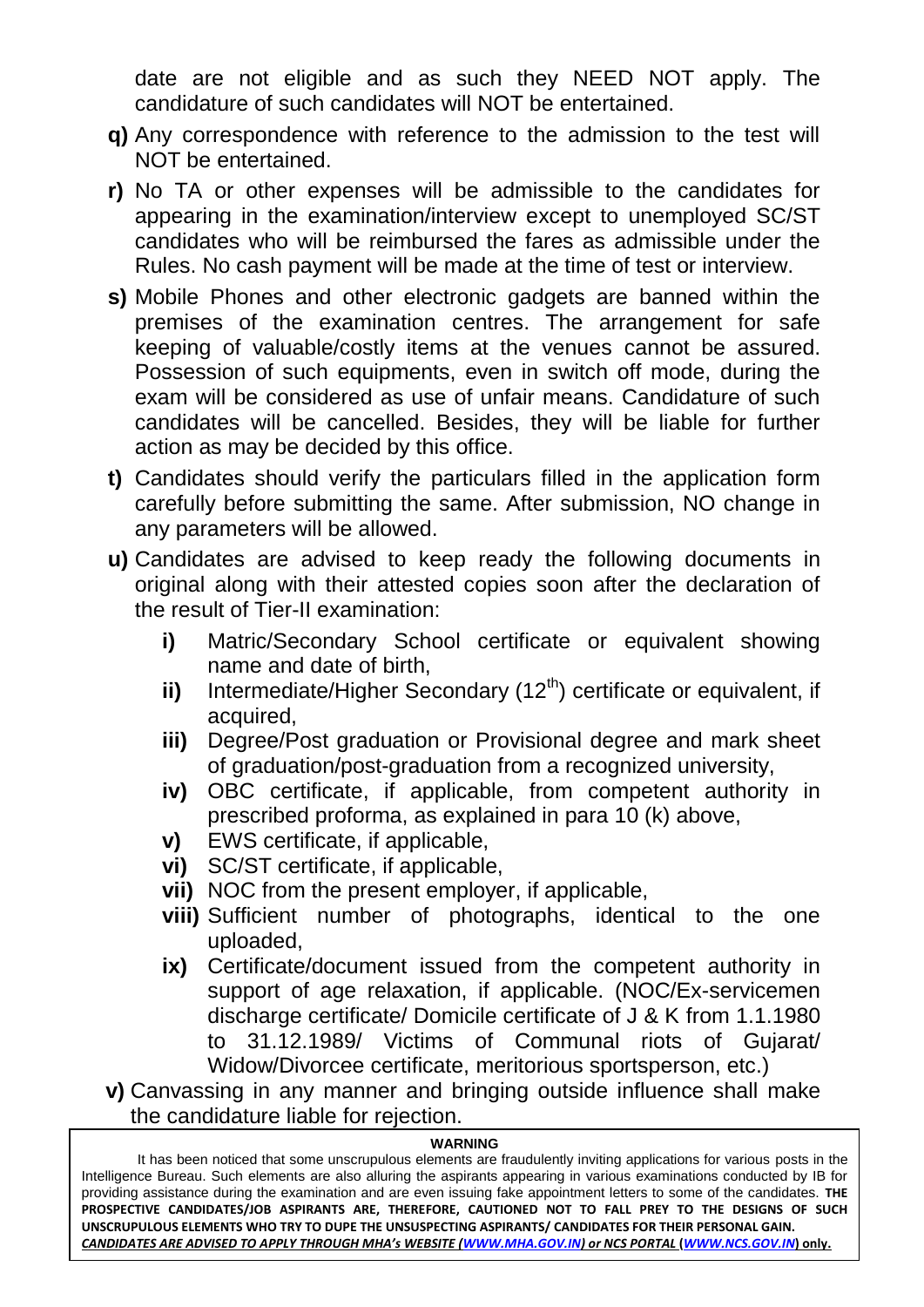**Appendix-1**

### **FORM OF CERTIFICATE TO BE PRODUCED BY OTHER BACKWARD CLASSES APPLYING FOR APPOINTMENT TO POSTS UNDER THE GOVERNMENT OF INDIA**

This is to certify that Shri/Smt./Kumari …………………… son/daughter of…………………….. of village/town ……………………. of District/Division …………………..in the State/Union Territory …..…………… belongs to the …………………………… community which is recognized as a Backward Class under Government of India, Ministry of Social Justice and Empowerment's Resolution No…………………………………………… dated ……………………\*.Shri/Smt./ Kumari ………………………….. and/or his/her family ordinarily reside(s) in the …………………. District/Division of the ……………. State/Union Territory. This is also to certify that he/she does not belong to the persons/sections (Creamy Layer) mentioned in Column 3 of the Schedule to the Government of India, Department of Personnel and Training, O.M. No.36012/22/93-Estt.(SCT), dated 8-9-1993\*\*.

District Magistrate,Deputy Commissioner, etc.

Dated<sup>-</sup>

### **SFAL**

\* The authority issuing the certificate may have to mention the details of Resolution of Government of India, in which the case of the candidate is mentioned as OBC.

\*\* As amended from time to time.

Note:

(a) The term 'Ordinarily' used here will have the same meaning as in Section 20 of the Representation of the People's Act, 1950.

(b) The authorities competent to issue caste certificates are indicated below:-

- (i) District Magistrate/Additional Magistrate/Collector / Deputy Commissioner/ Additional Deputy Commissioner/ Deputy Collector/First Class Stipendiary Magistrate/Sub-Divisional Magistrate/Taluka Magistrate/ Executive Magistrate / Extra Assistant Commissioner (not below the rank of First Class Stipendiary Magistrate).
- (ii) Chief Presidency Magistrate/Additional Chief Presidency Magistrate/ Presidency Magistrate.
- (iii) Revenue Officer not below the rank of Tehsildar; and
- (iv) Sub-Divisional Officer of the area where the candidate and/or his family resides.

\*\*\*\*\*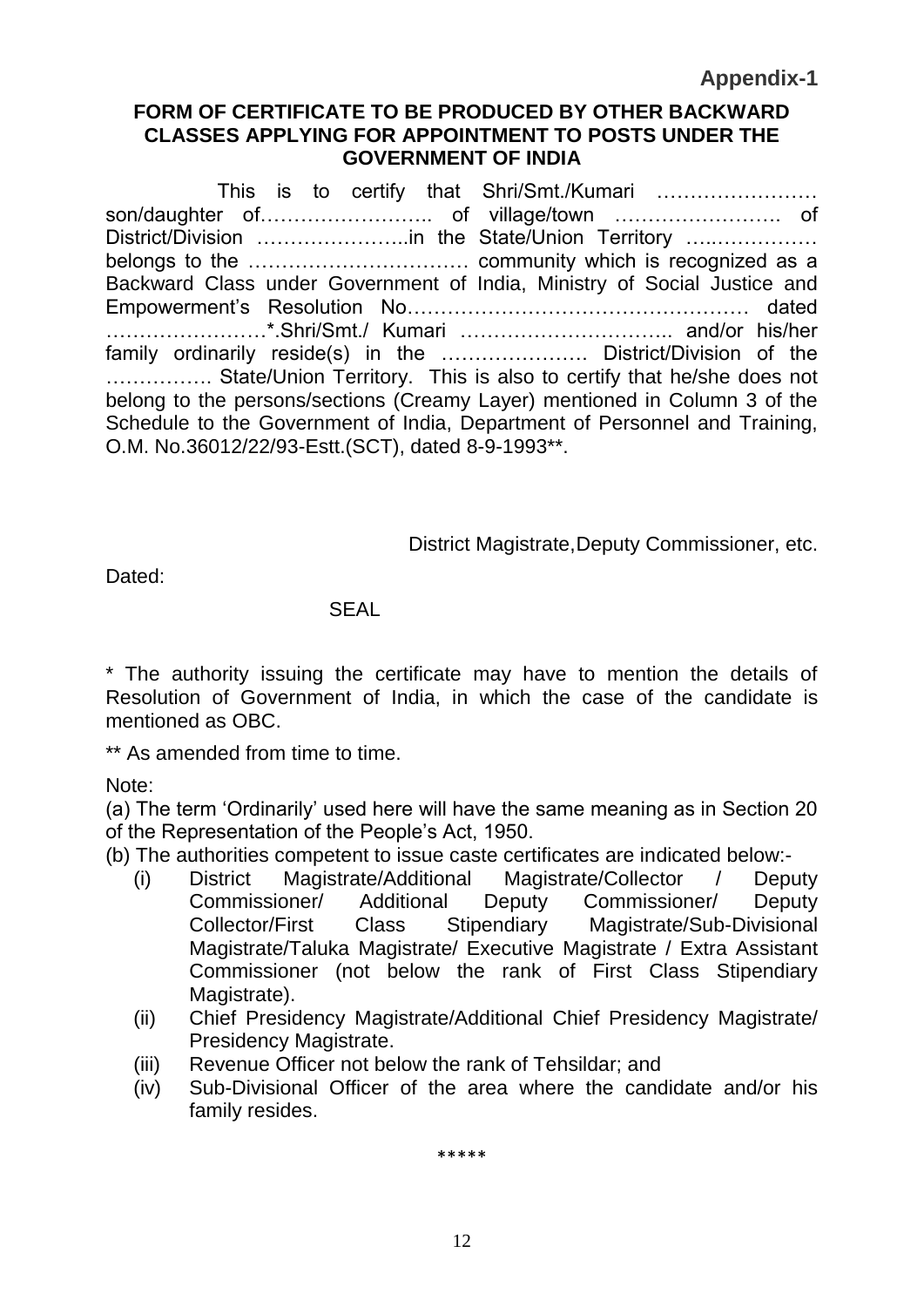# **Declaration/undertaking - for OBC Candidates only**

I, \_\_\_\_\_\_\_\_\_\_\_\_\_\_\_\_\_\_\_\_\_\_\_\_\_ son/daughter of Shri \_\_\_\_\_\_\_\_\_\_\_\_\_\_\_\_\_\_ resident of village/town/city \_\_\_\_\_\_\_\_\_\_\_\_\_\_ district \_\_\_\_\_\_\_\_\_\_\_\_\_\_\_\_ State hereby declare that I belong to the **community** which is recognized as a backward class by the Government of India for the purpose of reservation in services as per orders contained in Department of Personnel and Training Office Memorandum No.36012/22/93-Estt.(SCT), dated 8/9/1993. It is also declared that I do not belong to persons/sections (Creamy Layer) mentioned in Column 3 of the Schedule to the above referred Office Memorandum, dated 8/9/1993, which is modified vide Department of Personnel and Training Office Memorandum No.36033/3/2004 Estt.(Res.) dated 9/3/2004.

Signature of the Candidate

Place:

Date:

Declaration/undertaking not signed by Candidate will be rejected  $\overline{\phantom{a}}$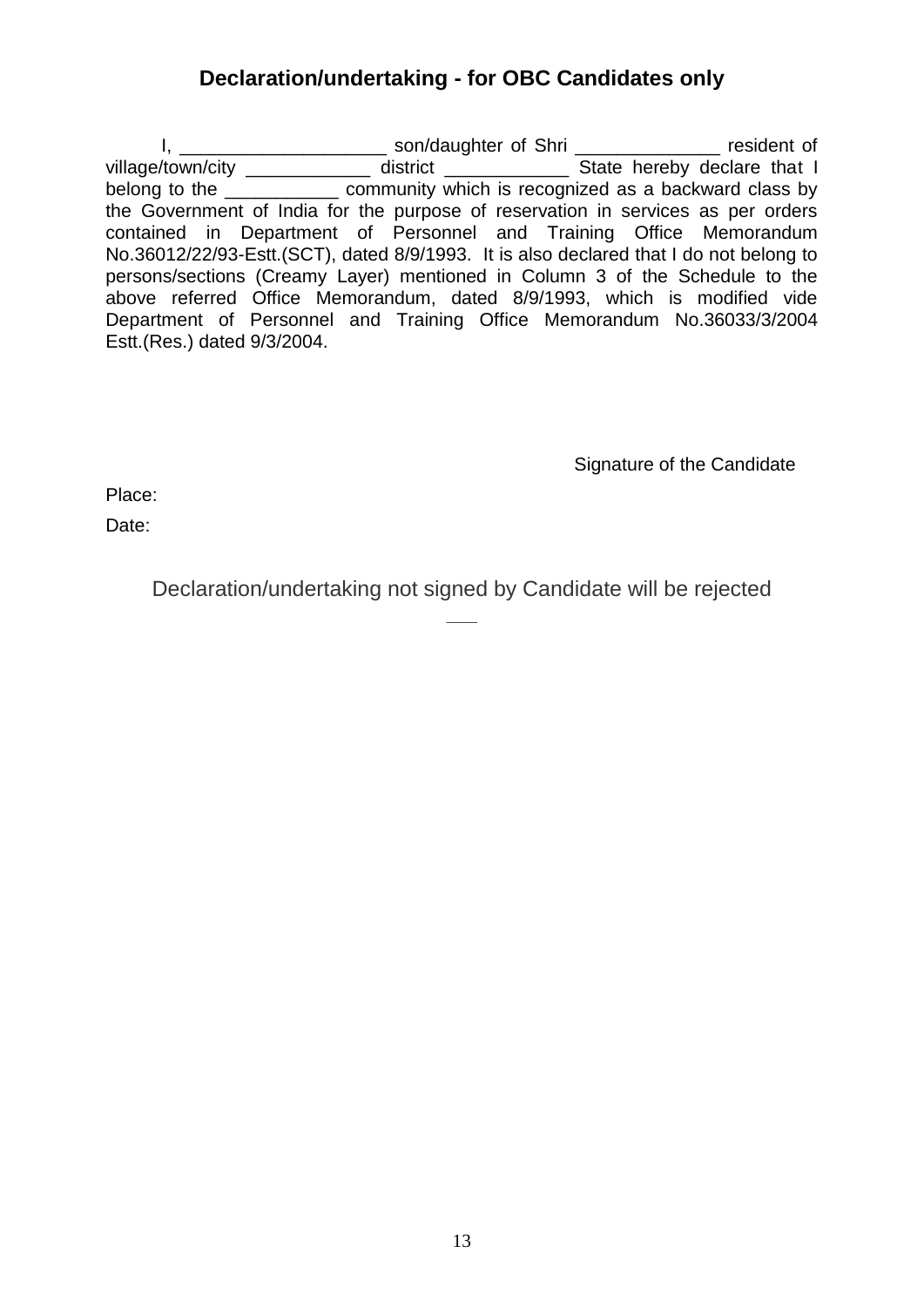#### **Government of……………..**

#### **(Name & Address of the authority issuing the certificate) INCOME & ASSET CERTIFICATE TO BE PRODUCED BY ECONOMICALLY WEAKER SECTIONS**  Certificate No………… Date:………………

#### **VALID FOR THE YEAR……………**

This is to certify that Shri/Smt./Kumari…………….…………….son/daughter/wife of…………….. permanent resident of ……………………………….Village/Street………………………Post Office………………………… District…………………..in the State/Union Territory…………………………..Pin Code…………………. whose photograph is attested below belongs to Economically Weaker Sections, since the gross annual income\* of his/her family\*\* is below Rs. 8 lakh (Rupees Eight Lakh only) for the financial year …………….. His/her family does not own or possess any of the following assets\*\*\*:

I. 5 acres of agricultural land and above;

II. Residential flat of 1000 sq. ft. and above;

Ill. Residential plot of 100 sq. yards and above in notified municipalities;

IV. Residential plot of 200 sq. yards and above in. areas other than the notified municipalities.

2. Shri/Smt./Kumari……………. belongs to the……………………………… caste which is not recognized as a Scheduled Caste, Scheduled Tribe and Other Backward Classes (Central List)

Recent Passport size attested photograph of the applicant

Signature with seal of Office……………….. Name…………………………………... Designation……………………………….

\*Note 1: Income covered all sources i.e. salary, agriculture, business, profession, etc.

\*\*Note 2:The term '**Family**" for this purpose include the person, who seeks benefit of reservation, his/her parents and siblings below the age of 18 years as also his/her spouse and children below the age of 18 years.

\*\*\*Note 3: The property held by a "Family' in different locations or different places/cities have been clubbed while applying the land or property holding test to determine EWS status.

#### **INCOME AND ASSET CERTIFICATE ISSUING AUTHORITY**

**The Income and Asset Certificate issued 'by any one of the following authorities in the prescribed format as given above shall only be accepted as proof of candidate's claim as 'belonging to EWS: - (i) District Magistrate/Additional District Magistrate/ Collector/ Deputy Commissioner/Additional Deputy Commissioner/ 1st Class Stipendiary Magistrate/ Sub-Divisional Magistrate/ Taluka Magistrate/ Executive Magistrate/ Extra Assistant Commissioner,** 

**(ii) Chief Presidency Magistrate/Additional Chief Presidency Magistrate/ Presidency Magistrate,** 

**(iii) Revenue Officer not below the rank of Tehsildar and** 

**(iv) Sub-Divisional Officer or the area where the candidate and/or his family normally resides.**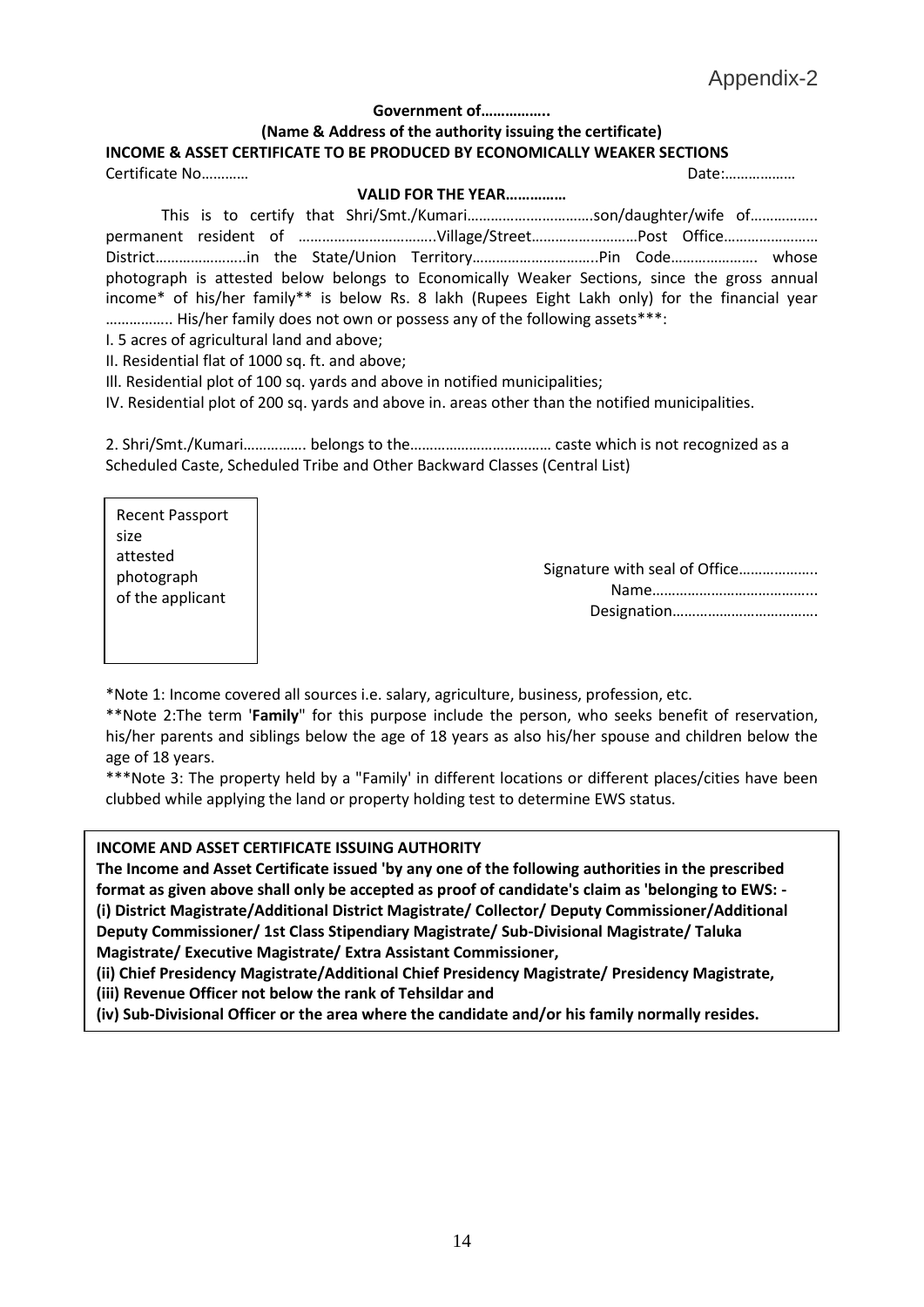(For representing India in an International Competition in one of the recognized Games/Sports)

# NATIONAL FEDERATION/NATIONAL ASSOCIATION OF

Certificate of meritorious sportsman for employment to Group 'C' and 'D' service under the Central Government

| Certified that Shri/Smt./Km.                                                         |  |                                             | son/wife/daughter of |                    |
|--------------------------------------------------------------------------------------|--|---------------------------------------------|----------------------|--------------------|
| Shri                                                                                 |  | $\blacksquare$ , resident of $\blacksquare$ |                      | (complete address) |
| represented the Country in the game/event of<br>Competition/Tournament held at<br>to |  |                                             | $\mathsf{I}$<br>from |                    |

The position obtained by the individual/team in the above-said Competition/Tournament was \_\_\_\_\_\_\_\_\_\_\_\_\_\_\_\_\_\_.

The Certificate is being given on the basis of record available in the Office of National Federation/National Association of \_\_\_\_\_\_\_\_\_\_\_\_\_\_\_\_\_\_\_\_\_\_\_\_\_\_\_\_\_.

| Place: | Signature                                   |  |
|--------|---------------------------------------------|--|
| Date:  | Name                                        |  |
|        | Designation                                 |  |
|        | Name of Federation<br>/National Association |  |
|        | Address                                     |  |
|        | Seal                                        |  |
|        |                                             |  |

NOTE: This certificate will be valid only when singed personally by the Secretary, National Federation/National Association.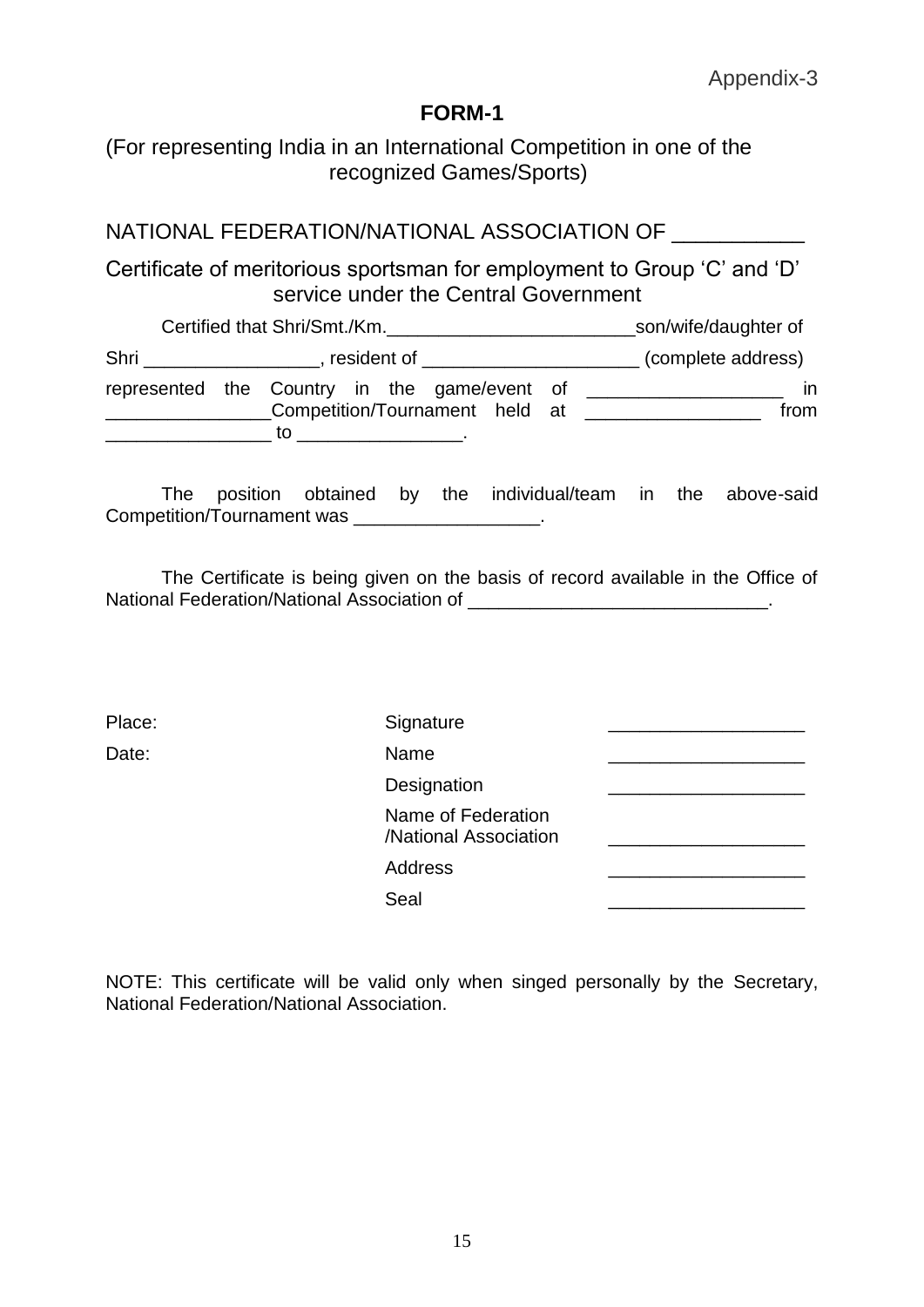(For representing a State of India in National Competition in one of the recognized Games/Sports)

| STATE ASSOCIATION OF |  |
|----------------------|--|
| <b>GAME OF</b>       |  |

Certificate of meritorious sportsman for employment to Group 'C' and 'D' service under the Central Government

| Certified that Shri/Smt./Km. |    |                                                                                                                                                                                                                               | son/wife/daughter of |                    |
|------------------------------|----|-------------------------------------------------------------------------------------------------------------------------------------------------------------------------------------------------------------------------------|----------------------|--------------------|
| Shri                         |    | resident of the control of the control of the control of the control of the control of the control of the control of the control of the control of the control of the control of the control of the control of the control of |                      | (complete address) |
|                              |    | represented the Country in the game/event of<br>Competition/Tournament held at                                                                                                                                                |                      | ın<br>from         |
|                              | tΟ |                                                                                                                                                                                                                               |                      |                    |

The position obtained by the individual/team in the above-said Competition/Tournament was \_\_\_\_\_\_\_\_\_\_\_\_\_\_\_\_\_\_.

The Certificate is being given on the basis of record available in the Office of the State Association of \_\_\_\_\_\_\_\_\_\_\_\_\_\_\_\_\_\_\_\_\_\_\_\_\_\_\_\_\_\_\_\_.

| Place: | Signature                                          |  |
|--------|----------------------------------------------------|--|
| Date:  | Name                                               |  |
|        | Designation                                        |  |
|        | Name of Federation/<br><b>National Association</b> |  |
|        | <b>Address</b>                                     |  |
|        | Seal                                               |  |
|        |                                                    |  |

NOTE: This certificate will be valid only when singed personally by the Secretary of State Association.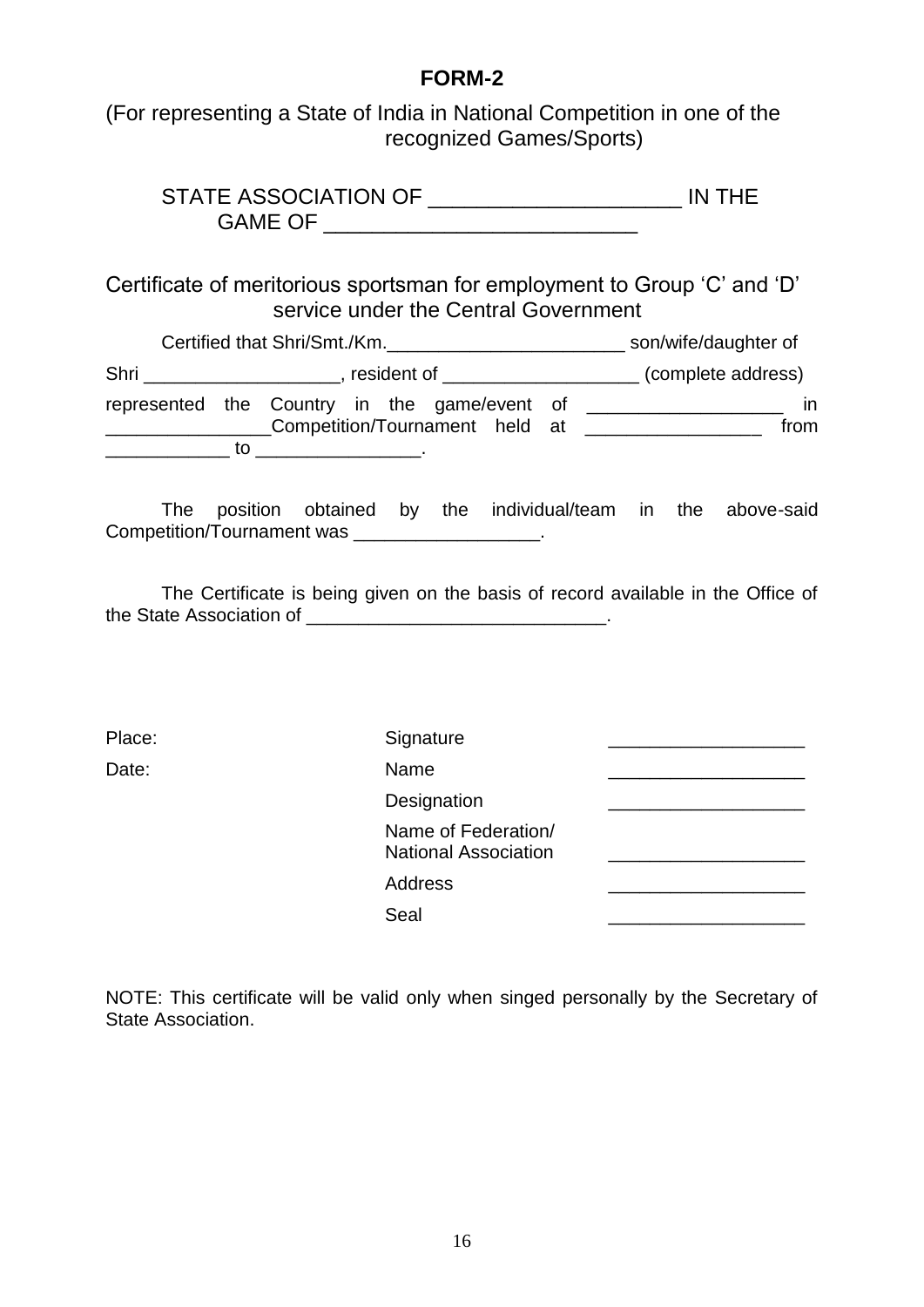(For representing a University in the Inter-University Competition in one of the recognized Games/Sports)

UNIVERSITY OF **EXAMPLE 2008** 

Certificate of meritorious sportsman for employment to Group 'C' and 'D' service under the Central Government

|      | Certified that Shri/Smt./Km.  | son/wife/daughter of                                                              |
|------|-------------------------------|-----------------------------------------------------------------------------------|
| Shri | resident of                   | (complete address)<br><u> 1980 - Jan Samuel Barbara, político e por establece</u> |
|      | represented the University of | in the game/event of                                                              |
|      | ın                            | Competition/Tournament held at                                                    |
|      | from                          | tΟ                                                                                |

The position obtained by the individual/team in the above-said Competition/Tournament was \_\_\_\_\_\_\_\_\_\_\_\_\_\_\_\_\_.

The Certificate is being given on the basis of record available in the Office of Dean of Sports or Officer in overall charge of sports in the University of

| aс |  |
|----|--|
|----|--|

 $\mathcal{L}_\text{max}$  and  $\mathcal{L}_\text{max}$  and  $\mathcal{L}_\text{max}$ 

| Place: | Signature          |  |
|--------|--------------------|--|
| Date:  | Name               |  |
|        | Designation        |  |
|        | Name of University |  |
|        | Address            |  |
|        | Seal               |  |
|        |                    |  |

NOTE: This certificate will be valid only when singed personally by Dean/Director or other officers in overall charge of sports in the University.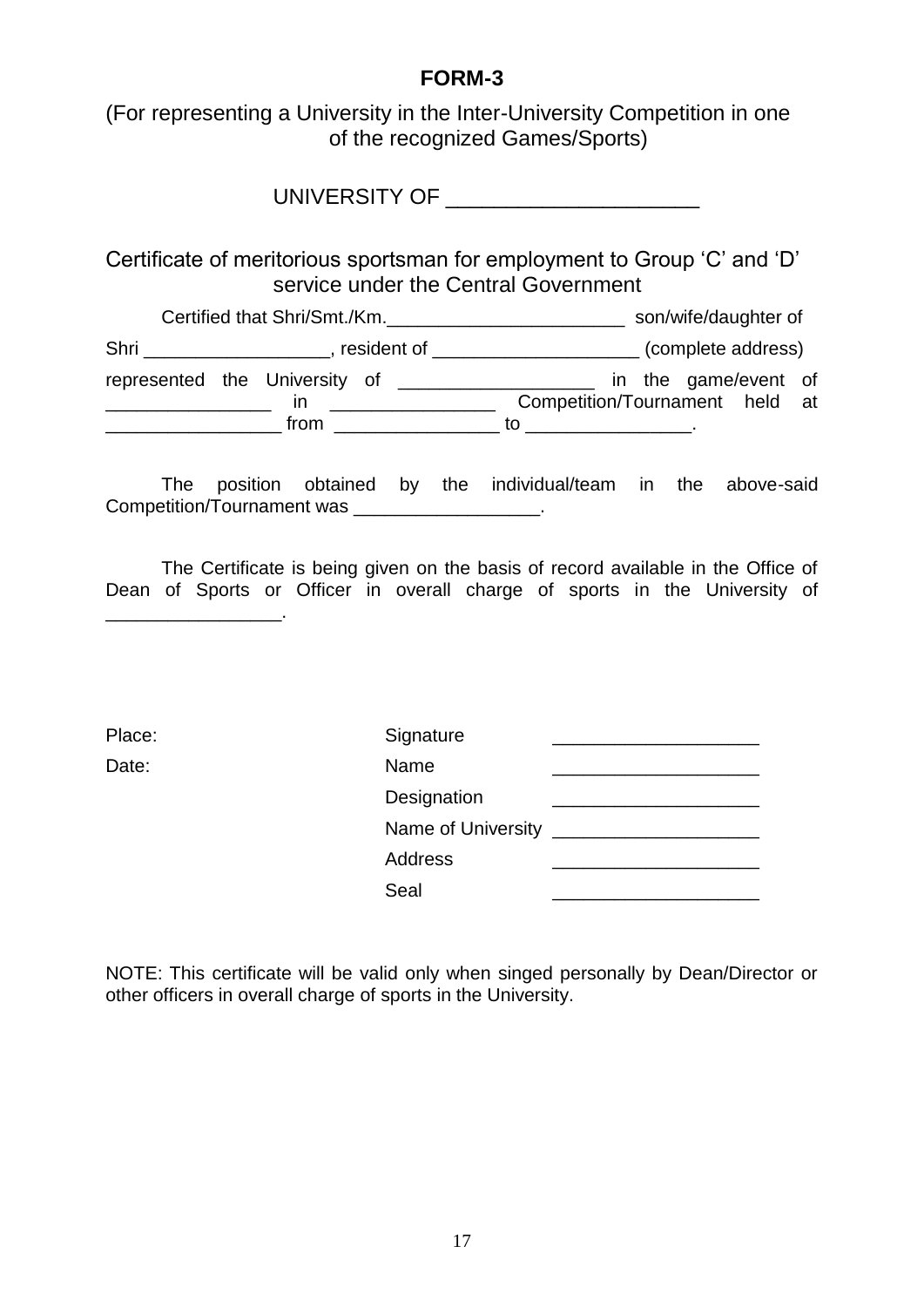(For representing a State School Team in the National Games for School in one of the recognized Games/Sports)

DIRECTORATE OF PUBLIC INSTRUCTIONS/ EDUCATION OF THE STATE OF

# Certificate of meritorious sportsman for employment to Group 'C' and 'D' service under the Central Government

| Certified that Shri/Kumari |                 | son/daughter of Shri                      |  |
|----------------------------|-----------------|-------------------------------------------|--|
| resident of                |                 | (complete address) student of             |  |
|                            | represented the | StateSchool team in                       |  |
| the game/event of          |                 | in the National Games for Schools held at |  |
|                            | from            | īΩ                                        |  |

The position obtained by the individual/team in the above-said Competition/Tournament was **Example 20** and the competition

The Certificate is being given on the basis of records available in the Office of Directorate of Public Instructions/Education of \_\_\_\_\_\_\_\_\_\_\_\_\_\_\_\_\_\_.

.

| Place: | Signature   |  |
|--------|-------------|--|
| Date:  | Name        |  |
|        | Designation |  |
|        | Address     |  |
|        | Seal        |  |

NOTE: This Certificate will be valid only when signed personally by the Director or Additional/Joint or Deputy Director in overall charge of sports/games for schools in the Directorate of Public Instruction/Education of the State.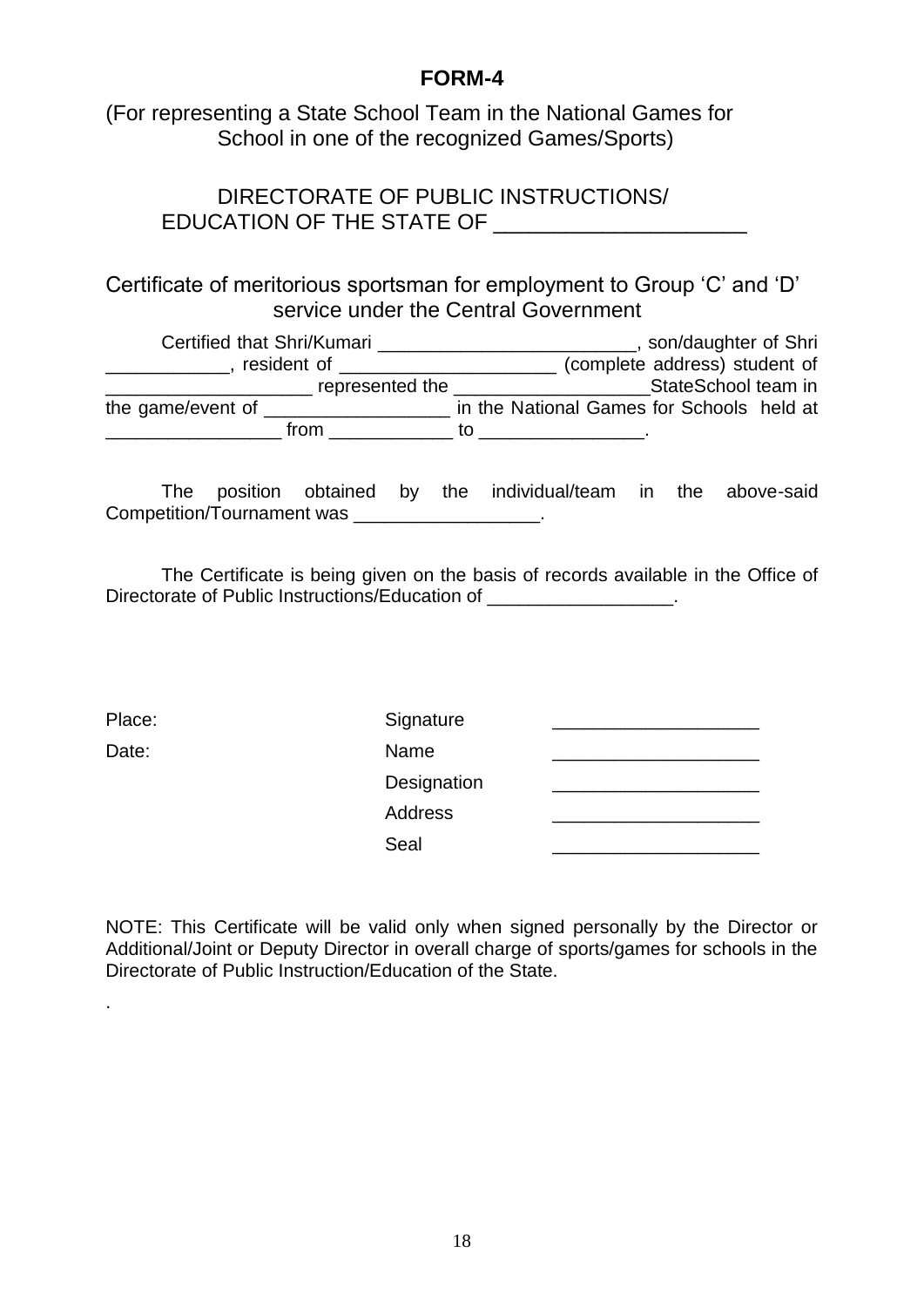(For the awardees in Physical Efficiency performances conducted by the Ministry of Education and Social Welfare)

### GOVERNMENT OF INDIA/MINISTRY OF EDUCATION AND SOCIAL WELFARE

Certificate to meritorious sportsman for employment to Group 'C' and 'D' posts/services under the Central Government

|     | Certified that Shri/Kumari       |  |                                  |      | son/daughter of Shri           |
|-----|----------------------------------|--|----------------------------------|------|--------------------------------|
|     | resident of                      |  |                                  |      | (complete address) represented |
| the |                                  |  | School team in the game/event of |      |                                |
|     | the National Competition held at |  |                                  | from | tΟ                             |
|     |                                  |  |                                  |      |                                |

The Certificate is being given on the basis of record available in the Ministry of Education and Social Welfare.

| Signature   |  |
|-------------|--|
| Name        |  |
| Designation |  |
| Address     |  |
| Seal        |  |
|             |  |

NOTE: This Certificate will be valid only when signed personally by the Secretary or other Officer in overall charge of Physical Efficiency in the Ministry of Education and Social Welfare.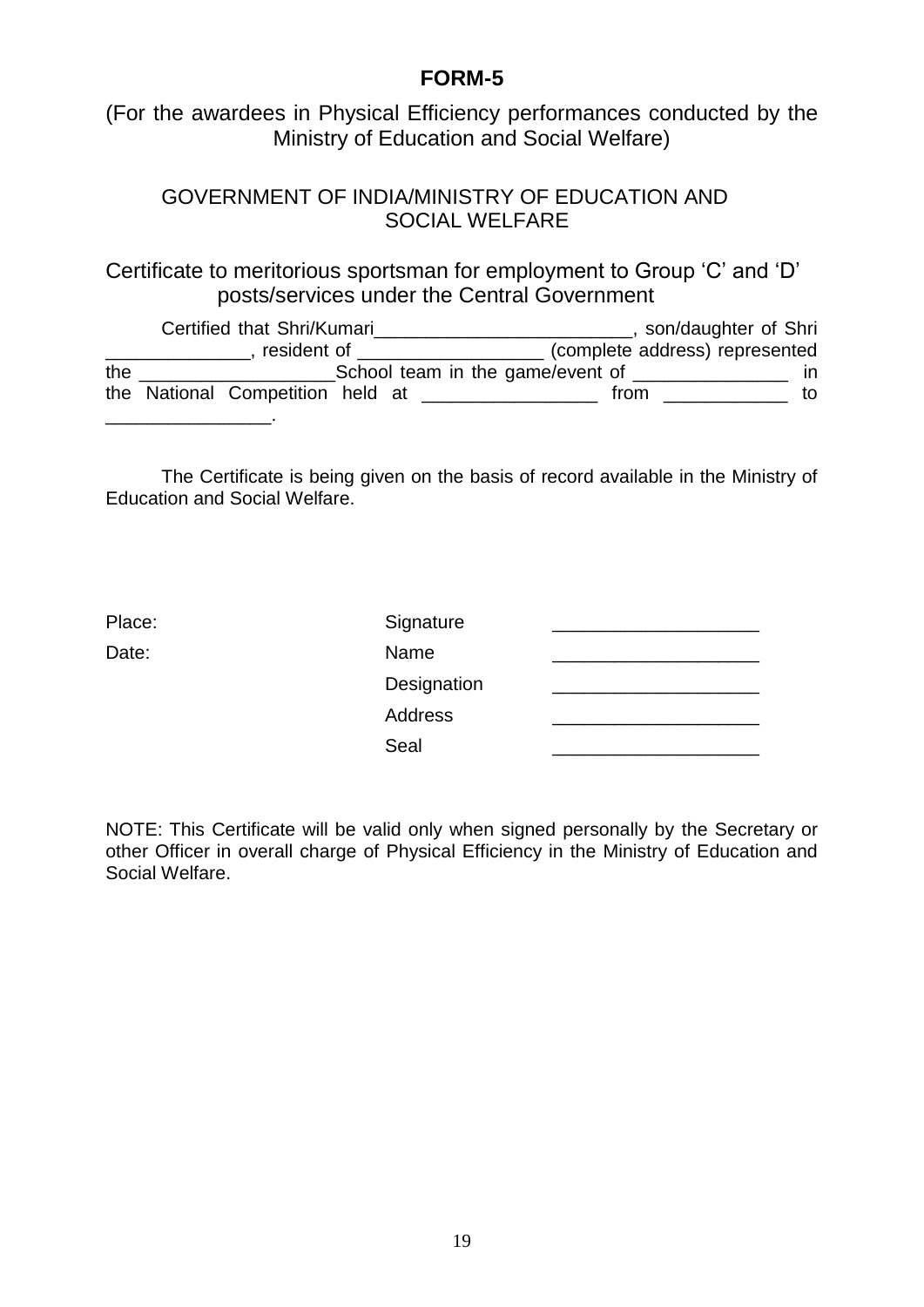Appendix-4

# **Form of Certificate for serving Defence Personnel**

I hereby certify that, according to the information available with me, No. \_\_\_\_\_\_\_\_\_\_\_\_ Rank\_\_\_\_\_\_\_\_\_\_\_\_\_\_\_\_, Name: \_\_\_\_\_\_\_\_\_\_\_\_\_ is due to complete the specified term of his engagement with the Armed Forces on \_\_\_\_\_\_\_\_\_\_\_\_\_\_ (date).

| Place: | Signature of the commanding officer |
|--------|-------------------------------------|
| Date:  | <b>Office Seal:</b>                 |